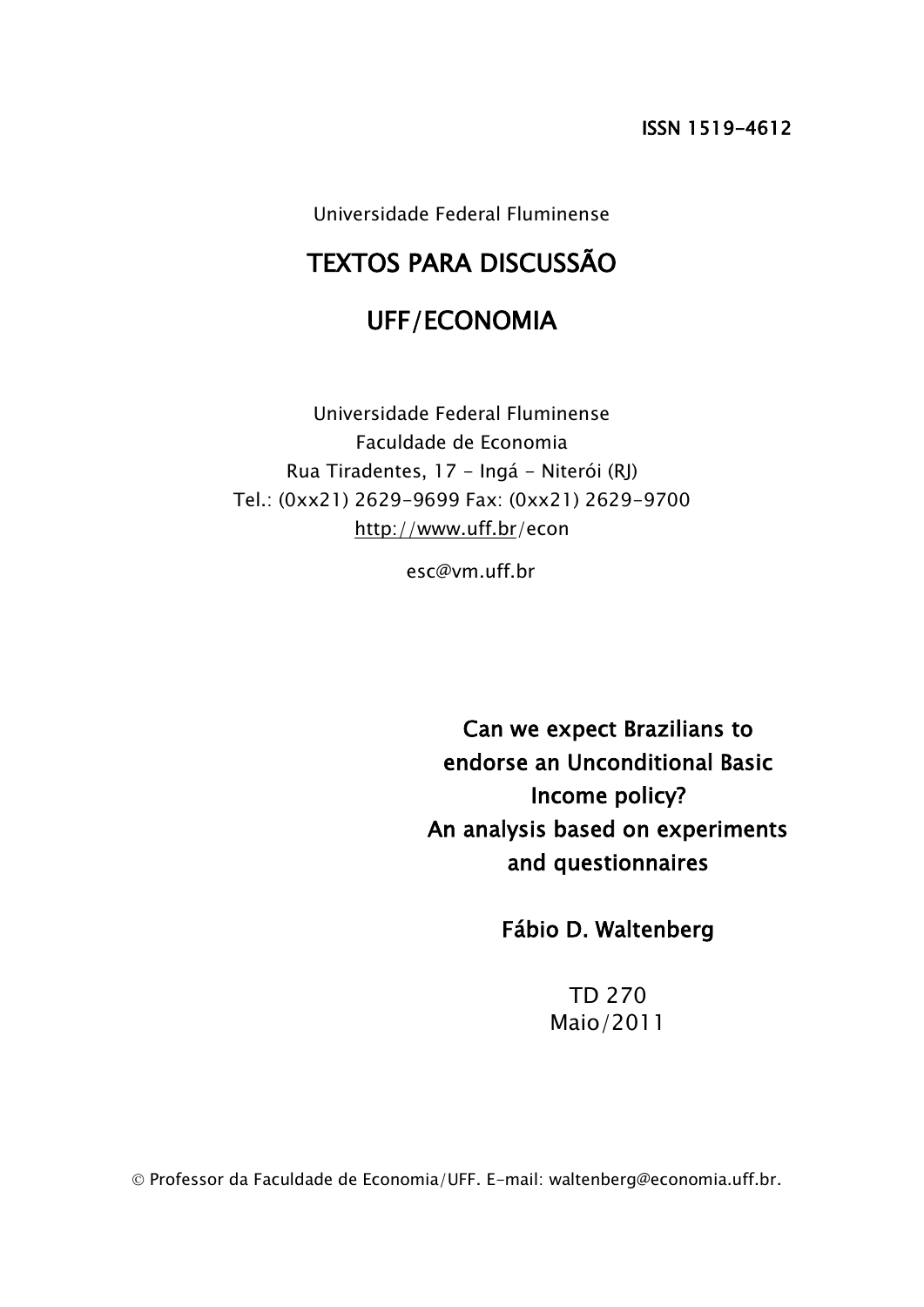

## Abstract:

If a consensus was established among Brazilian scholars on the adequacy of implementing an Unconditional Basic Income scheme, could we expect it to be easily endorsed in Brazil? Our hypothesis is that even under such improbable consensus the prospects of strong support to UBI would be scanty, due to widespread resistance on the grounds of Brazilians' moral values, beliefs, perceptions and preferences towards redistributive policies. In order to investigate that hypothesis, we first systematize findings related to "social preferences" coming from experimental economics, as well as results provided by a literature which collects opinions on distributive justice. We then review the available evidence concerning Brazilians" attitude towards redistribution and we offer new insights based on the analysis of World Values Survey data. Although the picture that emerges regarding Brazilians" degree of solidarity and willingness to redistribute is contradictory and unstable over time, we are able to shed some light on our initial hypothesis. We conclude that the advocates of UBI will face significant obstacles in persuading an average Brazilian citizen that UBI is fair and wise.

Resumo: Caso um consenso fosse estabelecido entre acadêmicos brasileiros acerca da desejabilidade de se implementar um programa universal de transferência de renda incondicional no país (uma "Renda Básica de Cidadania"), podemos supor que facilmente ganharia respaldo entre brasileiros? Trabalhamos com a hipótese de que, mesmo em se alcançando tal improvável consenso, seriam modestas as perspectivas de um forte apoio à RBC, em razão de resistência baseada em valores morais, crenças, percepções e preferências acerca de políticas redistributivas. A fim de investigar essas duas hipóteses, primeiro sintetizamos os principais resultados relacionados a "preferências sociais" provenientes de economia experimental, bem como aqueles providos pela literatura que coleta opiniões acerca de justiça distributiva. A seguir, resenham-se as poucas evidências disponíveis acerca de preferências normativas e do posicionamente de brasileiros diante de políticas redistributivas, ao que use acresce uma análise de dados coletados pela World Values Survey. Embora o quadro que emerge, no que tange ao grau de solidariedade e à disposição a redistribuir dos brasileiros, traga contradições e revele-se intável ao longo do tempo, é possível lançar alguma luz sobre a hipótese de partida. Conclui-se que os defensores da RBC enfrentarão obstáculos significativos para convencer os cidadão médio brasileiro de que tal política é justa e promissora.

JEL: D63 (Equity, justice, and other normative criteria and measurement), C91 (Laboratory, individual behavior), I31 (General welfare)

Key words: demand for redistribution, experimental economics, opinions on distributive justice, "Bolsa Família" program, unconditional basic income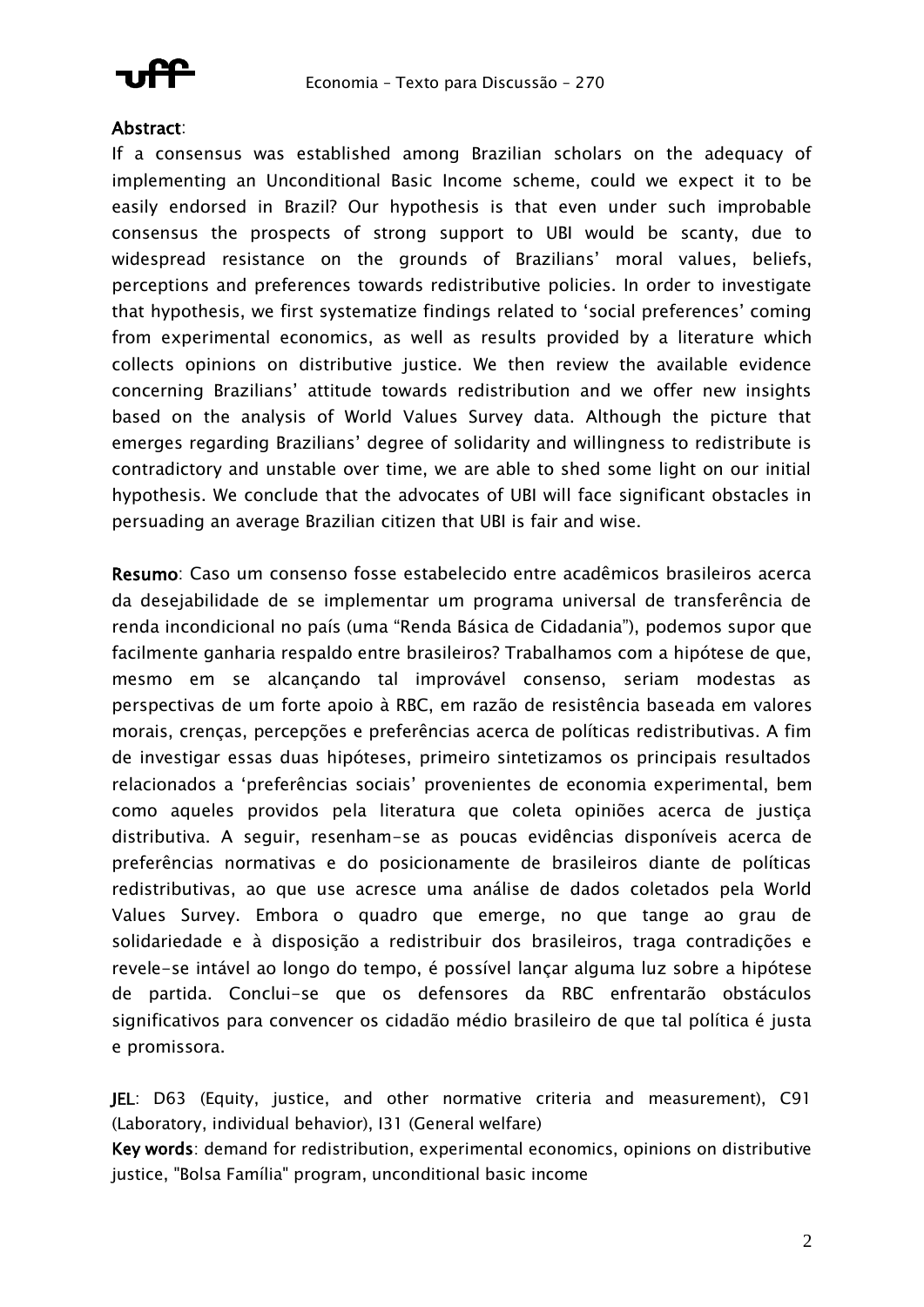

# **Can we expect Brazilians to endorse an Unconditional Basic Income policy? An analysis based on experiments and questionnaires\***

*Fábio D. Waltenberg \*\**

Paper prepared for the 13<sup>th</sup> Congress of the Basic Income Earth Network – São Paulo, Brazil – July 2010 This version: February 2011. Comments are welcome.

<sup>&</sup>lt;u>.</u>  $^*$  The author is grateful to Celia Kerstenetzky, Antonio Adolpho Pereira, Diogo Martins Esteves and participants of the 13<sup>th</sup> Congress of the Basic Income Earth Network.

Assistant Professor, Centro de Estudos sobre Desigualdade e Desenvolvimento and Departament of Economics, Universidade Federal Fluminense, Rua Tiradentes, 17, Niterói – RJ, Brazil. CEP: 24210-510. E-mail: waltenberg@economia.uff.br.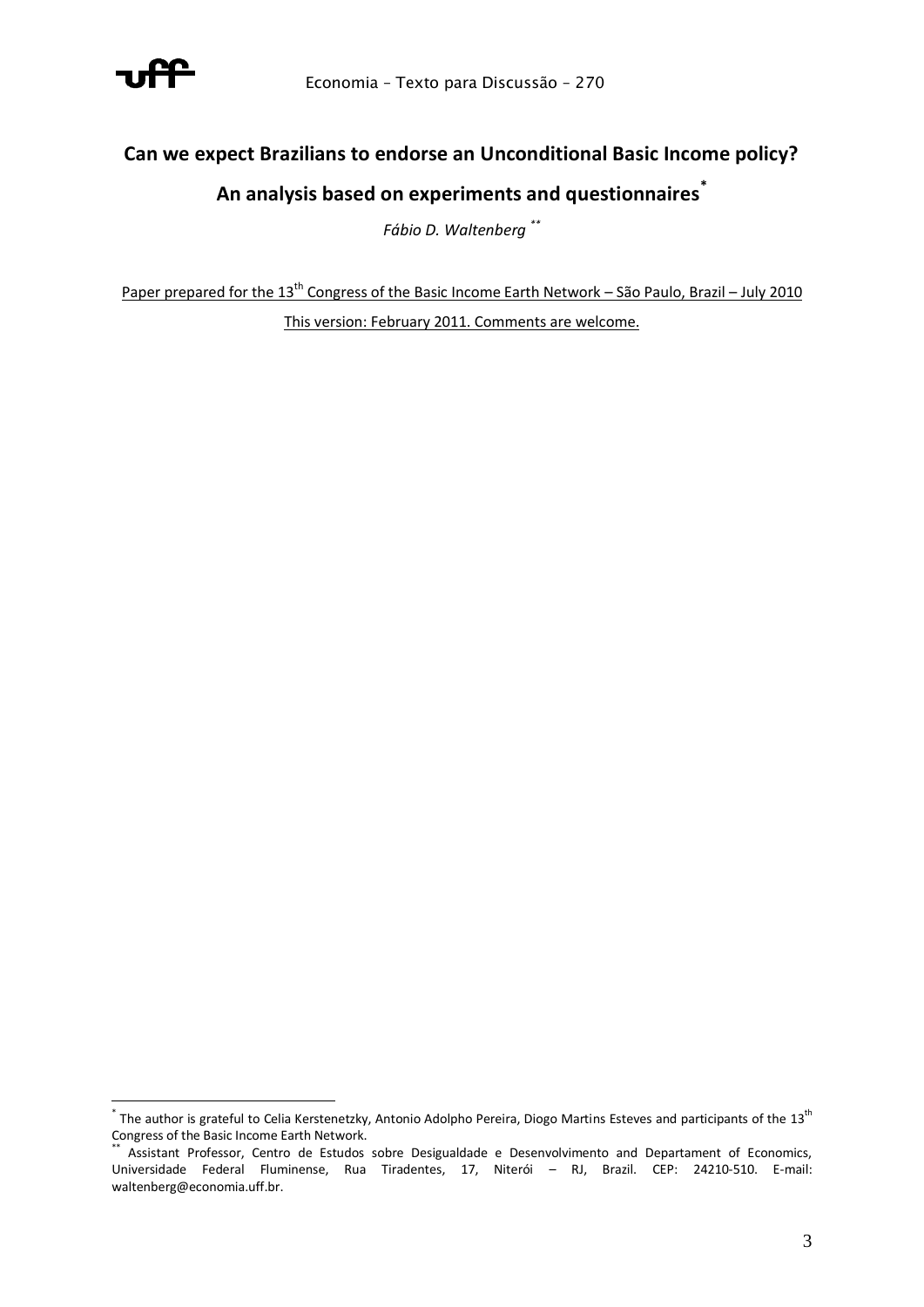

*The human mind is not a blank slate that is equally disposed to accept whatever moral rules are presented to it as valid, right and just. Rather human beings are predisposed to accept some moral rules, others can be imposed upon them with some difficulty, and still others cannot be imposed in any stable manner at all.* (Bowles & Gintis, 1998: 391)

*Mr. Fairmind has strong feelings about the relationship between inequality and efficiency or about the remuneration of effort. It is possible that he is wrong from an ethical perspective. But in that case, economists have to convince him if they want to implement their "correct" conception of justice.*  (Schokkaert, 1999b: 22)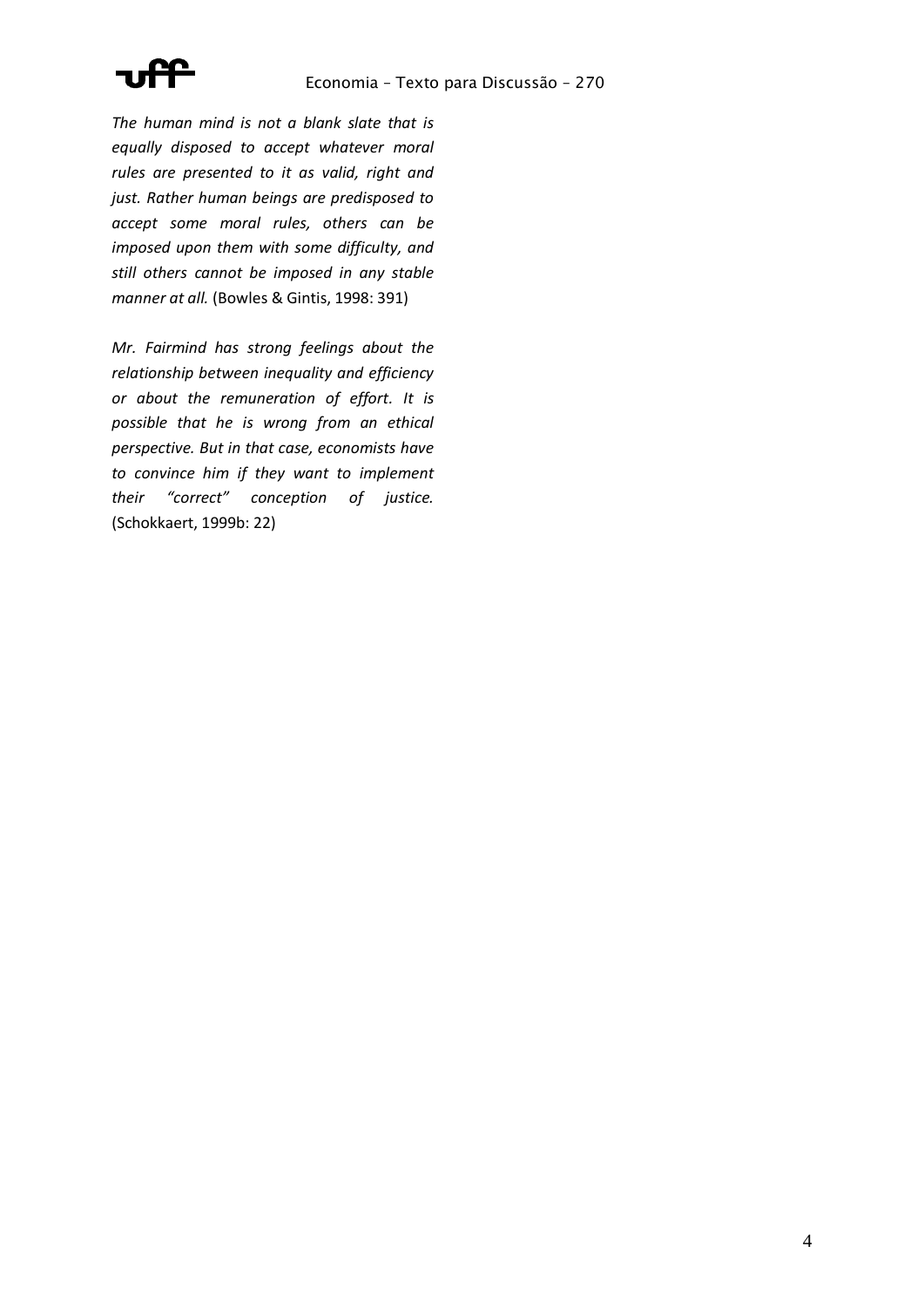

### **1. Introduction**

The prospects of a transition from Brazil's "Bolsa Família Program" (BFP), which provides means-tested cash transfers – a targeting scheme – to an unconditional individualized cash transfers program  $-$  a universal scheme  $-$  are unequivocal in the Law 10.835, authored by Senator Eduardo Suplicy, which created the right to Brazilian citizens of receiving an Unconditional Basic Income (UBI).<sup>1</sup> Supposing the enduring academic debate on targeting *versus* universal schemes (Barr, 2004) was somehow solved and a consensus was established among Brazilian scholars on the desirability of a UBI policy, could we expect it to be easily implemented in Brazil? Our hypothesis is that even under such consensus the prospects of a smooth transition would be scanty, due to widespread resistance to UBI on the grounds of Brazilians' moral values, beliefs, perceptions and preferences towards redistribution and redistributive policies. In this study, we examine that hypothesis.

Obstacles of different natures are faced by proponents of redistributive policies. An important one is related to individuals' primary propensity to show empathy and solidarity, and to their more or less enthusiastic support for redistributive policies, in general, and for universalistic proposals, in particular. Lavinas (2006) is quite skeptical about the prospects of a progressive implementation of UBI taking BFP as a point of departure in Brazil, among other reasons, due to a "lack of tradition in policies of universal protection" in the country. Kerstenetzky (2009) provides a political economic analysis of the recent evolution of the debate over BFP in Brazil, and raises concerns about the sustainability and the expansion of the program in the long-run, based on the hypothesis that preferences over redistribution are not given, but rather affected by the announced goals and the "pedagogy" of the program – which would not have been wisely set recently – or even its possibly inappropriate name. Previously, various authors had discussed Van Parijs's (2004) claim that "cultural diversity" might generally be in conflict with "income solidarity", that is, that redistribution might be bounded by emotional motives, such as identification between net contributors and net beneficiaries.

Those studies indicate restrictions on the extent of redistribution stemming from motives such as traditions, perceptions, or emotions. Those restrictions can be generalized and systematized through resort to recent evidence coming from two interrelated domains. First, a set of

 $1$  While Article 1 states that "a citizen's basic income is created from 2005 onwards". Paragraph one's proviso reads: "the benefit shall be extended to all citizens by stages, upon criteria established by the Executive, and priority shall be given to the poorest segment of the population." (Translation published in the website of the 13<sup>th</sup> BIEN Congress.)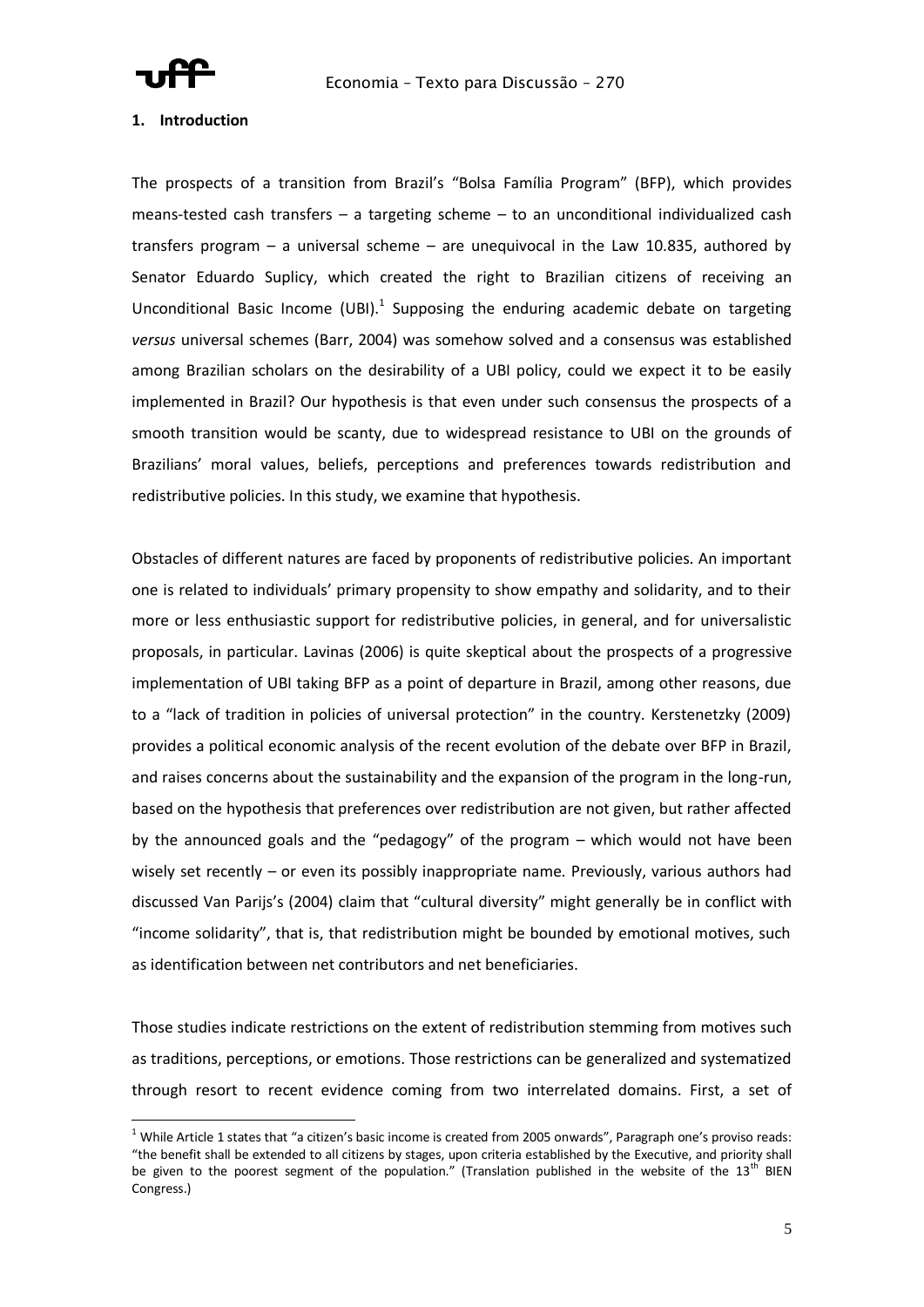

evidence that has been soundly challenging long-standing behavioral foundations of conventional economics, by way of *experiments* in which individuals play games such as Prisoner's Dilemma, Ultimatum, Dictator and Public Good Games in the laboratory with actual monetary rewards. A second stream is the literature on individuals' opinions about distributive justice, based on answers to survey *questionnaires*. Both experimental and questionnairebased studies are quite different from the economic or philosophical literatures which are devoted to devising conceptions of justice through formal models and rational deliberations, since in the former two sets of streams, **what plays a central role are commonsense, or uninformed, conceptions of justice**.

An important bridge can be built between the lessons taken from studies both on actual behavior in resource-sharing situations (i.e. in lab games) and on opinions about justice, and the shape of redistributive policies. This relation is outlined in Bowles & Gintis (1998), who highlight "the need to design egalitarian policies that affirm and evoke widely held moral sentiments" and "the difficulty of devising egalitarian principles that violate norms of reciprocity". Kuhn (2009: 2), in turn, states that "recent theoretical work has pushed forward the idea that the amount of redistribution is essentially linked to individuals' beliefs about distributive justice as well as their perceptions of the determinants of inequality." The question at stake then is whether Brazilians would be willing to support a transition from BFP to UBI, given their current "widely held moral sentiments", their beliefs, and their perceptions. Our contribution in this study consists of pulling together a series of apparently disconnected elements in order to give an answer to that question.

This paper is organized as follows. First, some methodological issues concerning the two streams of literature mentioned above are discussed (Section 2). Then we sum up the main findings from experimental economics in their relation with the propensity for individuals to show solidarity and empathy, taking also into account the most important results coming from the literature which studies opinions on distributive justice (Section 3). Section 4 contains both: (i) a review of the available evidence regarding Brazilians' moral values, beliefs, perceptions and preferences towards redistribution and redistributive policies, and (ii) fresh insights taking as a source the World Values Survey database.<sup>2</sup> We conclude (Section 5) discussing the current prospects of observing a smooth transition from BFP to UBI in Brazil.

 2 Details are available on the World Values Survey website: <http://www.worldvaluessurvey.org/>.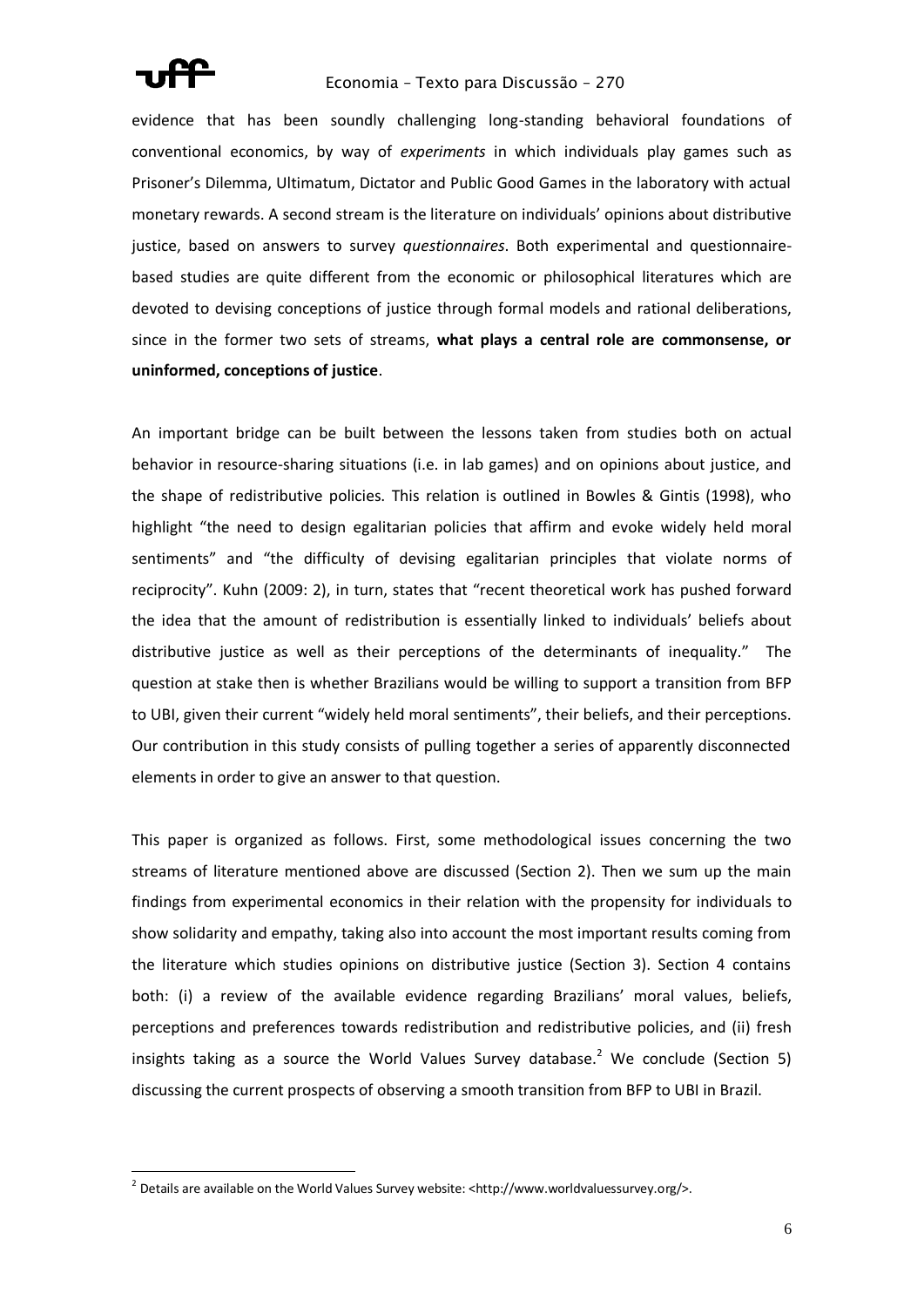

### **2. Methodological issues**

In this study, findings from two streams of literature are mentioned: evidence from experimental economics and from the literature regarding opinions on distributive justice. In both of them, commonsense, or uninformed, conceptions of justice play a crucial role. In this section, we describe the nature of these two streams of literature, and briefly point out some virtues and limits of each of them.

### **2.1.Experimental economics: the study of actual behavior in the laboratory**

Conventional microeconomic decision theory is based upon a specific, substantive, behavioral theory, which rests upon very strong assumptions on what matters for individuals and on how they take decisions. Choices are based on individual preferences, which are assumed to have a series of features, including being 'rational' (complete and transitive), exogenously given, and stable over time. Self-nterested individuals are assumed to make choices in order to maximize their utilities subject to constraints. While a full-fledged 'non-Walrasian' perspective is still an on-going enterprise (Bowles, 2004), behavioral and experimental economics have contributed by offering evidence challenging a number of critical assumptions employed in mainstream 'Walrasian ', or 'neoclassical', theoretical framework.

Experimental economists have been testing in the laboratory some predictions of economic theory in *ceteris paribus* settings, simulating the effects of institutions on the actual economic behavior of individuals, trying to avoid as much as possible the perturbations found in realworld economic decision-making. Behavioral economists, in turn, have reintroduced psychology into economics, trying to understand for instance when, how and why individuals behave 'irrationally', or follow 'rules of thumb', or react according to social norms - in sum, why their behavior pattern is not in line with the Walrasian assumptions. The first contributions of both behavioral and experimental economics date back to many decades. Before the 1980s, however, the number of articles published in major, peer-reviewed, journals was still small, having risen steadily in recent years (Levitt & List, 2007). The prestige of both sub-disciplines has culminated when the 2002 "Nobel Prize" in economics was awarded to Vernon Smith and Daniel Kahneman, pioneers in experimental and behavioral economics, respectively.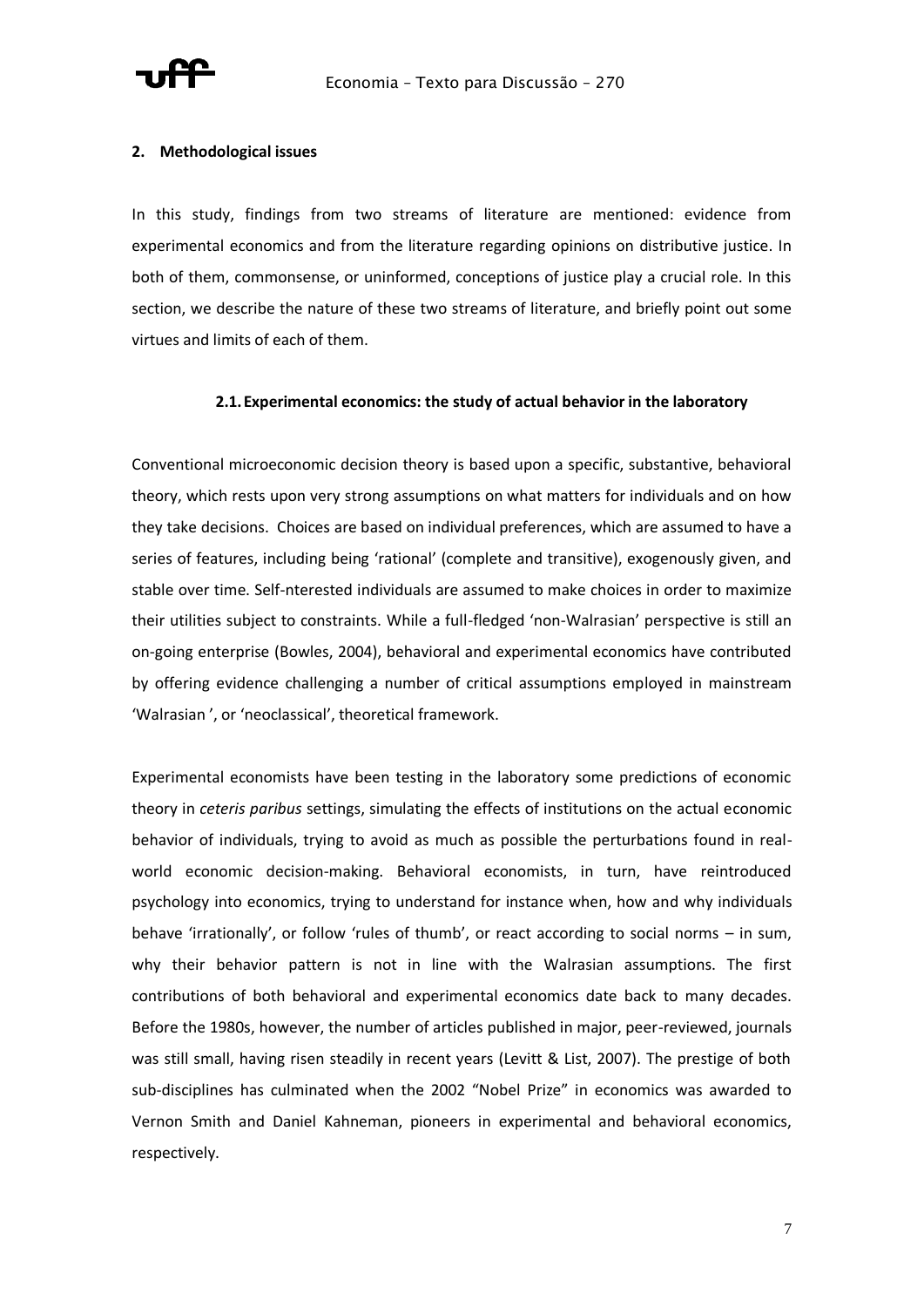

In this study, we abstain from analyzing findings coming from behavioral economics, and focus on those offered by experimental economics. Advocates of the latter approach point out as its main advantages the fact that the lab provides controlled variation, the possibility of easily and exogenously changing institutional settings, and the relatively low costs of experiments, given the power they arguably have in testing conventional pieces of theories and predictions (Bowles, 2004; Levitt & List, 2007; Falk & Heckman, 2009).

Many methodological critiques have been addressed to economic experiments, which can be grouped in the following two categories:

1. Lack of realism: the environmental characteristics of a lab are specific and differ from realworld decision-making contexts, due to the following features of lab experiments: (a) stakes are small; (b) subjects are inexperienced; (c) people behave differently when they are aware they are being observed.

2. Lack of representativeness: the subjects of lab experiments are not representative of the population as a whole, due to the following reasons: (a) the number of participants in each study is usually small; (b) subjects are typically students – most often of economics; (c) individuals with particular characteristics may self-select as volunteers to experiments, biasing the results and eroding their credibility.

Falk & Heckman (2009) enthusiastically defend the usefulness of economic experiments, responding to both sets of critiques in detail. With regards to lack of realism, they argue that the inexperience of subjects can also be tested, as well as the impact of stakes. They argue that the evidence on the effect of stakes is not definitive. They also warn us that an alleged 'distortion' caused by being observed is not restricted to choices in the lab: we are frequently observed when taking economic decisions (at home, on the job etc.). The lack of representativeness, they argue, could be easily mitigated by: expanding the number of experiments; applying them to larger pools of subjects; not restricting them to students. They also mention there are statistical techniques allowing researchers to deal with small sample results. They ponder that self-selection is a problem shared by field data and lab data, and whose impacts can also be tested. Finally, the authors claim that monetary payment ensures that subjects in the lab "take the decisions seriously", since they are "human beings who perceive their behavior as relevant" and take "decisions with real economic consequences". (*ibid*)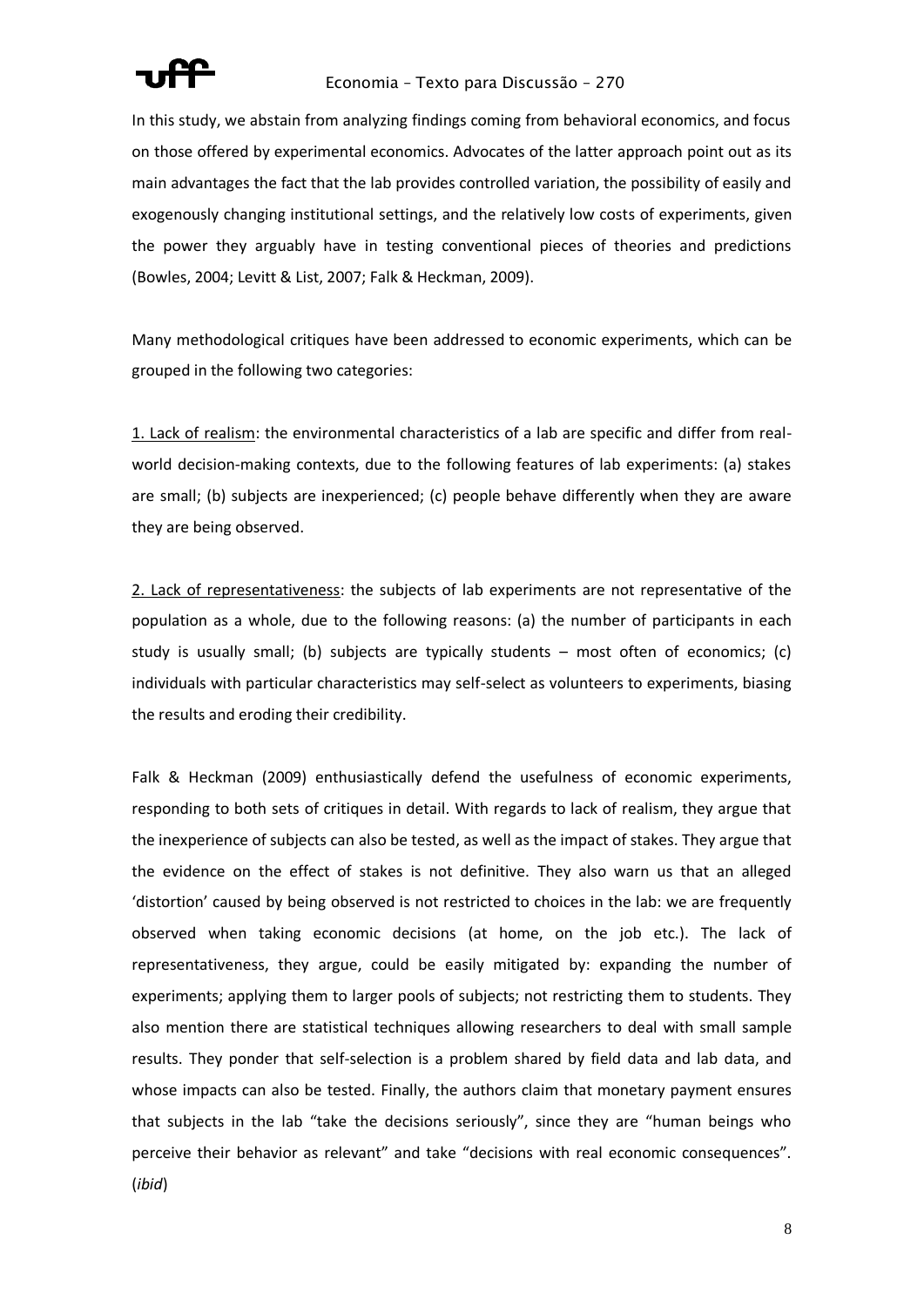

While showing sympathy towards the experimental approach, Bowles (2004) is prudent when it comes to appraise the legitimacy of the methodology. For example, he admits the possibility that one of the most famous findings of experimental economics itself – framing effects influencing decision-making – might cast doubt on the validity of lab results. "[E]xperimental play is much like any other behavior and the experiment is just another situation" (Bowles, 2004: 119). His conclusion, however, is balanced. He believes the relation between people's behavior in the 'real-world' and in the lab is complex, and recalls that no one claims that a direct correspondence between the two instances is to be expected. In sum, experiments would not reveal "the essence of human nature"; instead, they would simply expose precise domains of falsification of certain theoretical assumptions. For example, they provide evidence of systematic violations of the self-interested individual hypothesis, which are observed in quite diverse experiment settings. If this is true, then "social preferences" would become an important element driving individual behavior.

Levitt & List (2007) evaluate the validity of a particular set of findings from experimental economics, precisely those regarding "social preferences", just mentioned above, which the authors classify among the most influential in recent years, and which are precisely the most relevant for our purposes. They enumerate a few factors that influence the behavior of individuals in the lab, some of which have already been alluded to above: (a) moral and ethical considerations, (b) the scrutiny of subjects' action by others, (c) the context of the experiment, (d) self-selection, and (e) the stakes. $3$  The presence of scrutiny (actual or "simulated", e.g., by a pair of eyes shown in a computer screen!) would lead to experimental results overstating the importance of pro-social behavior as compared to what would be prevalent in nonexperimental situations. Another important factor influencing the generosity of individuals consists of what could be called the 'degree of anonymity', which is related to the perceived social distance between subjects – for example, if subjects are allowed to talk to each other before a game, overall generosity is increased. Subtle manipulations of the experimental setting can have large effects on the results – for example, merely changing the name of the game have impacts on the level of generosity of the players. Past experiences and social norms – possibly not known and not controlled by the experimenter – may underlie observed behavior: "subjects may not be playing the game that the experimenter intends" (*ibid*: 163).

 $3$  They also try to sketch a simple theoretical framework that could explain the results of most experiments in a unified manner. They do so by proposing a utility function that depends on wealth and "morality", the arguments of which are: (i) the stakes of the game, (ii) the effect of scrutiny, and (iii) social norms.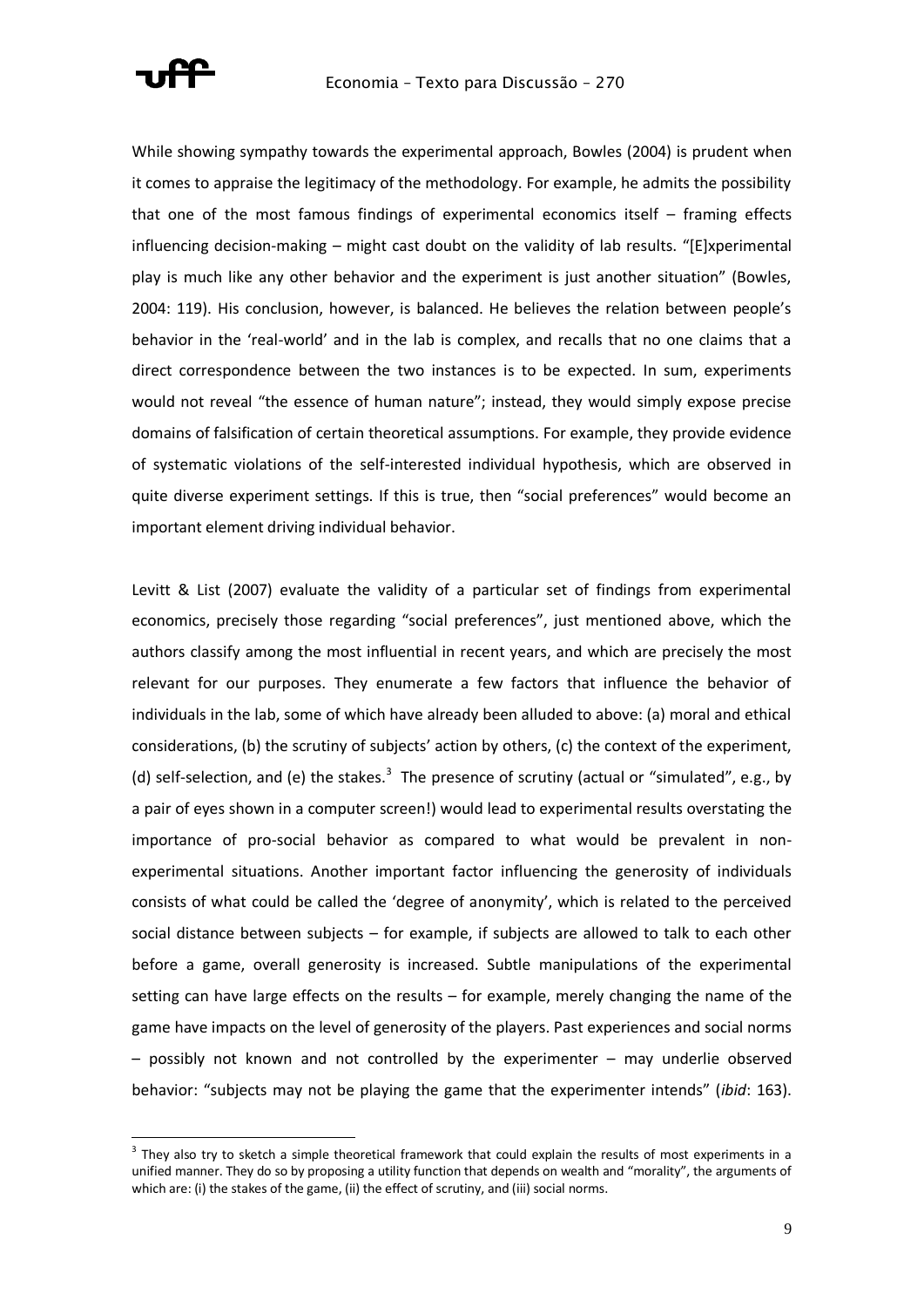

### Economia – Texto para Discussão – 270

Disregarding the importance of stakes may lead to inaccurate inferences and predictions associated with social preferences. Employing "pseudo-volunteers" (e.g., all the students in a class) might be a way of attenuating potential self-selection biases. Finally, they point out to different dimensions of temporal issues: first, in the lab, the experiment typically consists of a few hours of mostly passive activities, different from what happens in real economic decisionmaking situations; second, there may be a contrast between short-run ("hot") decisions, where emotions might take the prominent position, and long-run ("cold") decisions, where rational deliberation could regain control. Concluding, they postulate that in some nonexperimental situations, we should expect less solidarity as compared to what is observed in the lab, while the opposite might be true in other situations – as an illustration, generosity towards family members or close friends might be larger than what lab experiments reveal.

To what extent can we take results of lab experiments (in particular those concerning the socalled "social preferences") as a point of departure for better understanding or for predicting real-world behavior – in particular the propensity of individuals to support redistributive policies? Providing a definitive answer is not the goal here. Instead, this section is just a brief, but tentatively insightful, inventory of virtues and drawbacks of the experimental approach, serving the purpose of explicitly exposing the methodological controversies involving one the primary sources of the content of Section 3. We believe the experimental findings may be useful, insofar as we keep in mind their limitations and interpret them cautiously.<sup>4</sup>

### **2.2.Questionnaires: opinions about distributive justice**

The other stream of literature on which we base this article concerns opinions about distributive justice. Contrary to the experimental-economic literature, in this case the data are not collected in the context of games with monetary rewards, but rather they come from answers people provide to distributional problem-sets they are given (i.e. a quasi-experimental setting) or from direct questions they are asked. In other words, it is not anymore a matter of testing whether individuals demonstrate they actually behave according to the so-called "social preferences"; it is now a matter of testing normative preferences and beliefs through direct (questions) or indirect (problem-set solving) investigation.

 $^{4}$  For an interesting methodological appraisal of experimental economics, see Bianchi & Filho (2001).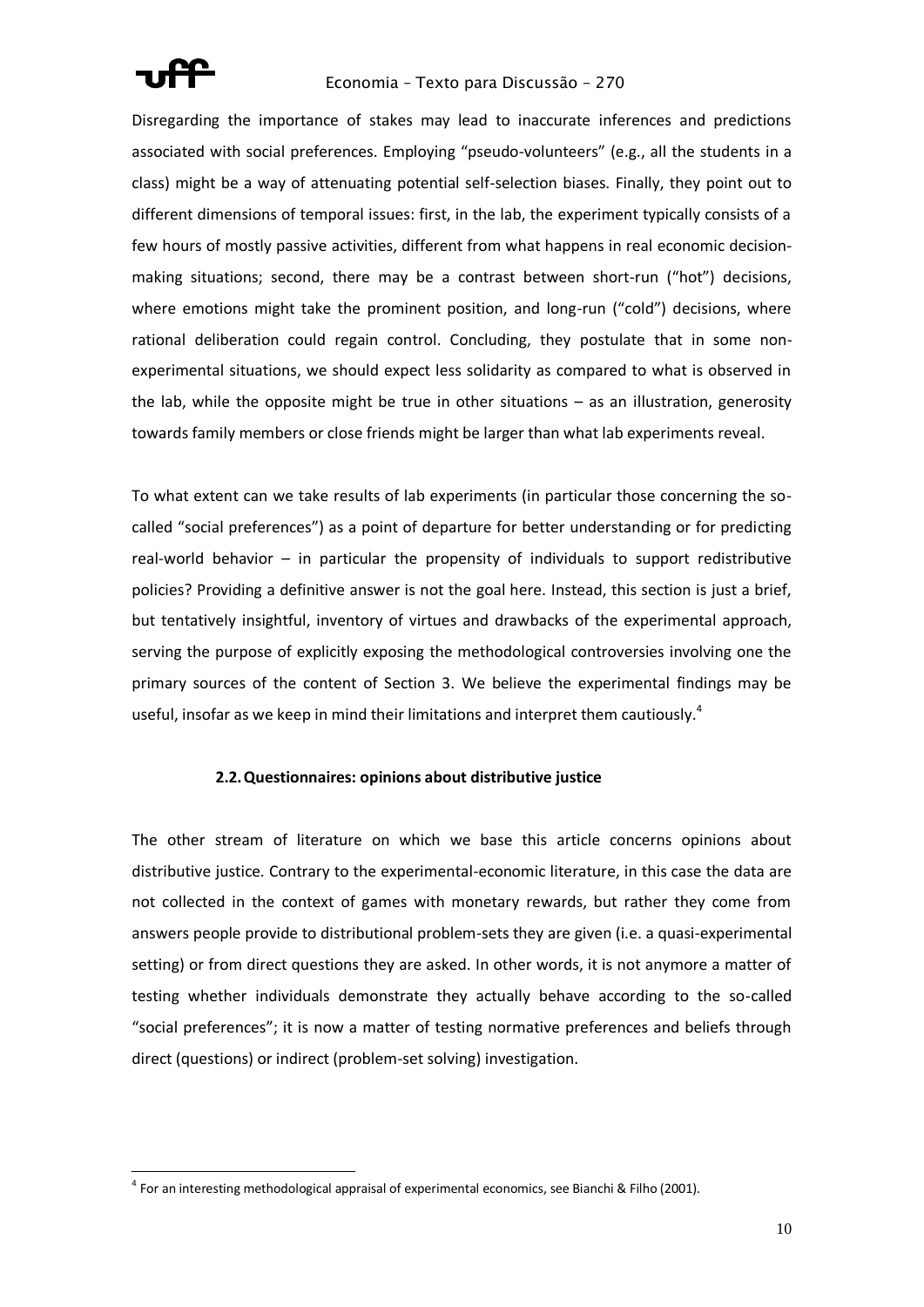

In two respects, questionnaire studies parallel experimental research. First, while not dealing with the basic behavioral foundations of microeconomics, questionnaire research also serve as a test to conventional economic assumptions, particularly those adopted in standard welfare economics: "(…) economics journals have published the results of questionnaire studies aimed at investigating whether the opinion of economic agents about justice are in line with the assumptions and axioms used in the economic models" (Schokkaert, 1999b: 1). The second resemblance is that again, commonsense, or uninformed, conceptions of justice are expected to govern individuals' choices and declared opinions.

Since this stream of the literature does not deal with *actual behavior* of people, some of the pros and cons of experimental studies do not apply. One possible drawback (at least if we believe in Walrasian behavioral assumptions) is that people might lie or simply act with neglect when filling out questionnaires or solving problem-sets, since they have no monetary incentive to reveal their true opinions, contrary to what happens in lab experiments. Based on such costbenefit reasoning it should be acknowledged that pretending to be extremely generous or intolerant with regard to income inequality when filling out questionnaires costs nothing to the respondent, casting doubt on the sincerity of the subjects. Another problem might derive from the sensitivity of the results to the precise formulation of some questions. These must be very accurately formulated in order not to give rise to perturbations such as misinterpretations or confusions – a risk which is not totally dissimilar to 'framing effects' mentioned in the lab experiment assessment (Section 3.1).

As one of the virtues of this line of research, Schokkaert (1999a) draws attention to the fact that it is close to the social choice tradition, since it inquires people about their opinions on justice – which could be associated, for example, with different choices of an inequality aversion parameter in a typical social welfare function. Another unique feature of the research on opinions about justice is that it allows to deepen our understanding of whether a given policy proposal is prone to have social support or not, given that such approval crucially depends on whether different notions of justice are effectively adopted and shared by different social groups.

When it comes to evaluate the extent to which results from questionnaire research can be trusted as guides for illuminating our understanding of individuals' propensity to support redistributive policies, we believe the same words of warning expressed when we discussed methodological aspects of experimental economics are also worth emphasizing here: results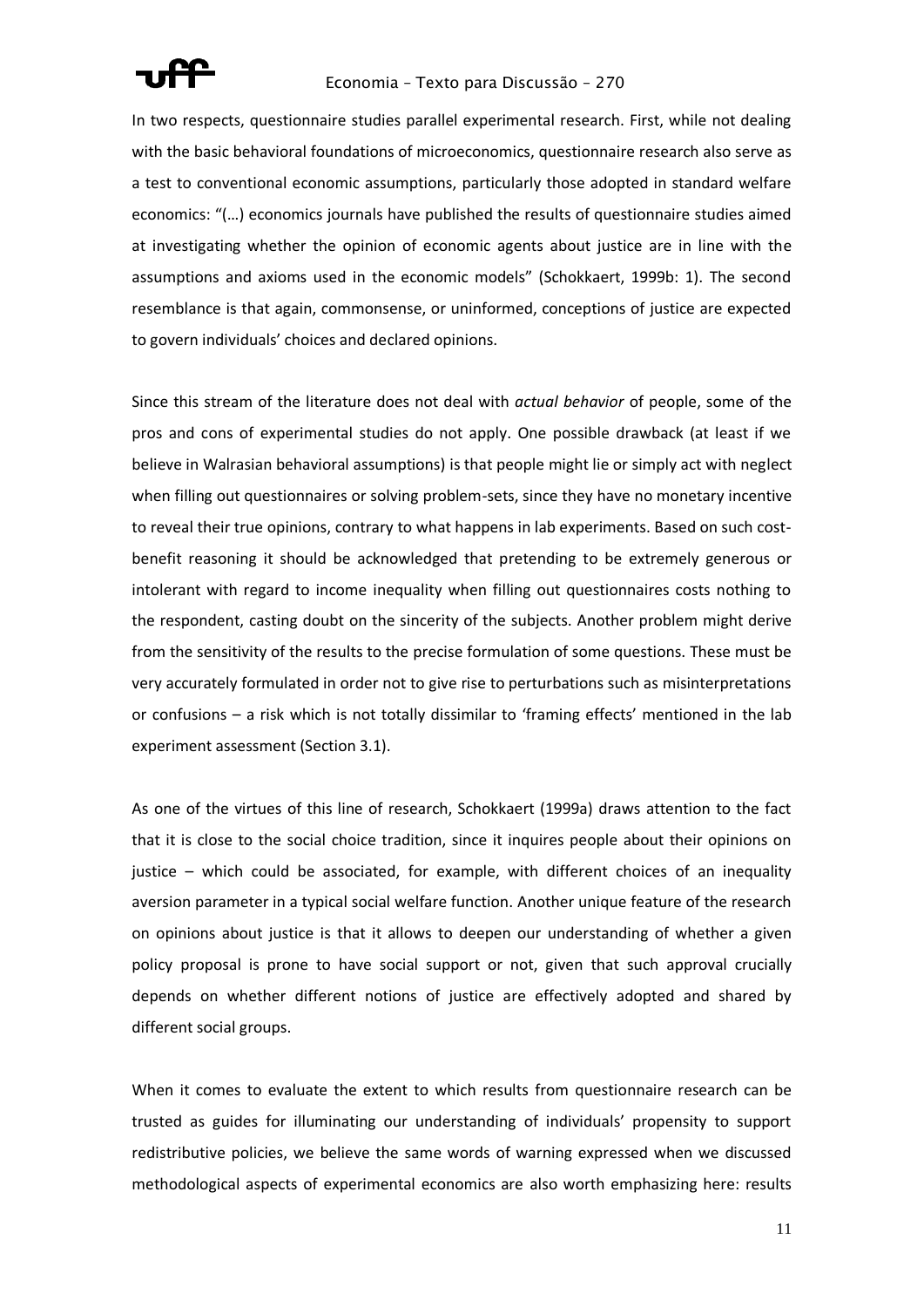

may be useful, as long as we keep in mind the limitations of the approach and we interpret them cautiously.

# **3. Actual behavior in resource-sharing situations and opinions about distributive justice: a summary of the available evidence**

In this section, we summarize some general findings from both lab experiments aimed at observing actual behavior of individuals in resource-sharing situations, and studies revealing individuals' opinions about distributive justice. We start by describing two examples of each type of source (Subsections 3.1 and 3.2) and then we generalize the body of evidence which is relevant to our purposes, attempting to unify the results of the two germane streams of literature in a single set of conclusions (Subsection 3.3).

### **3.1.Examples of experimental settings and evidence**

A first example of a lab experiment is probably the most famous. In the Prisoners' Dilemma, while bilateral cooperation leads to a Pareto-optimal outcome, the dominant strategy for each player is to defect, conducting to a Pareto-inferior outcome. If individuals behaved as assumed by standard economic theory, defection would be the typical choice. However, in one-shot games played in very different environments (i.e. countries, players' profile etc.), the rate of cooperation oscillates between 40 to 60% (Eber, 2007). Even when defection is indeed chosen, such choice does not imply pure individual-maximizing underlying motives, but rather a combination of that with fear of being cheated or as a strategy to minimize risks, among other explanations. It is possible that a substantial proportion of people does not defect so frequently simply because many people do trust the others – even strangers – at least in a first moment, and as long as other people keep on cooperating in repeated games.

Admittedly, it is not straightforward to relate observed choices in the Prisoners' Dilemma with distributive issues. Another celebrated game is closer to a distributional situation, namely, the Ultimatum Game. A 'proposer' is allocated a fixed amount of money *m*, which he has to share in a proportion he defines with a 'respondent', who knows the amount *m* and responds either by accepting the proposed fraction or by rejecting it. In the latter case both players receive nothing. Both players know *m* and are anonymous to each other. The behavior expected from *Homo economicus* as a proposer would be to offer the smallest possible positive amount of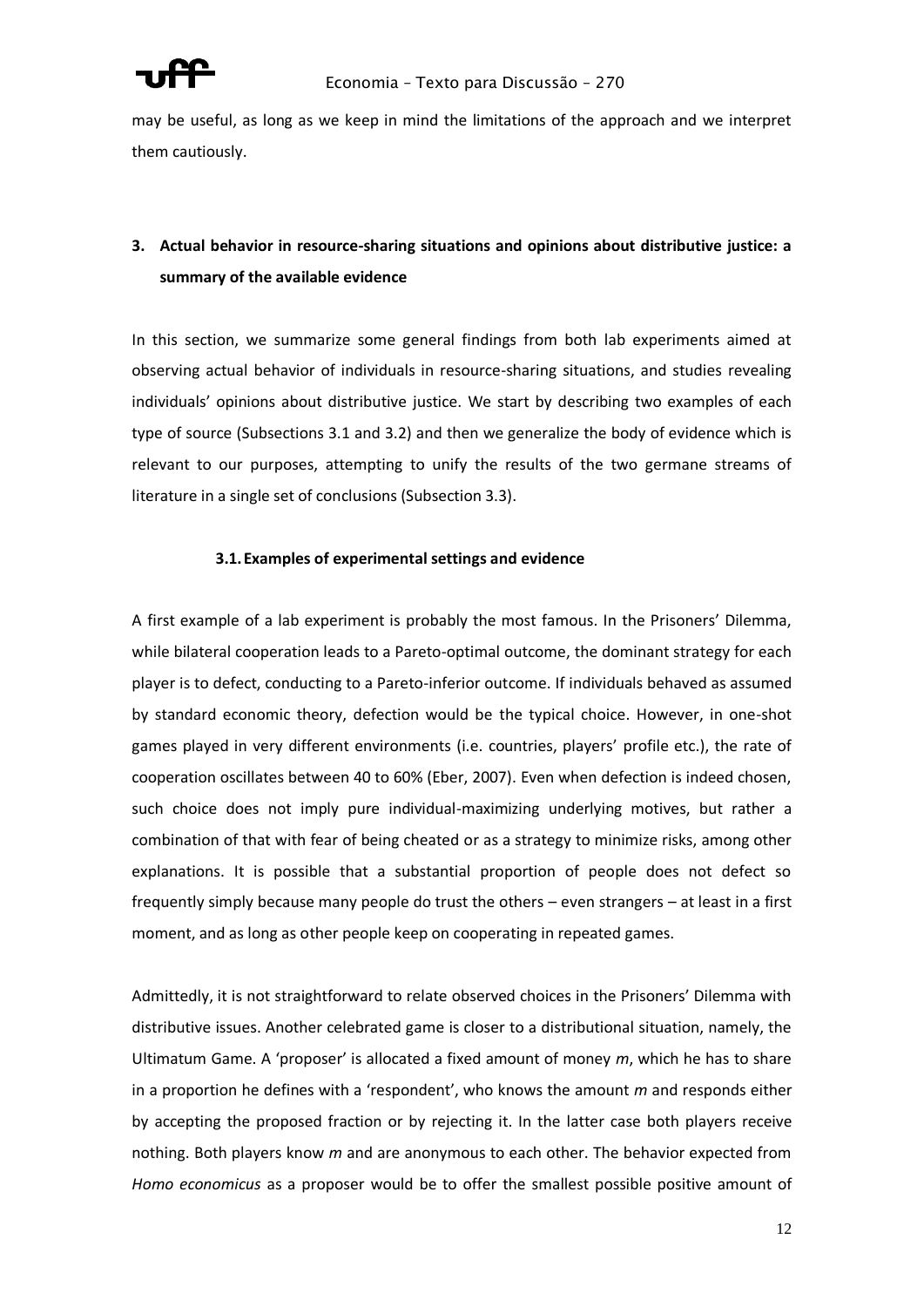

### Economia – Texto para Discussão – 270

money to the respondent; if the respondent were also a *Homo economicus*, he would accept any positive offer, since any such offer is better than the alternative option of getting zero.<sup>5</sup> The literature indicates that few proposers choose to keep a value close to or equal to *m*, and that most offers range from 25 to 50% of *m*, with the mean usually oscillating around 40%, and the modal being 50%. Regarding the respondent, the evidence is that small offers (20% or less) are usually rejected, and that almost everybody rejects offers of the smallest possible monetary unit (Camerer & Thaler, 1995; Bowles, 2004; Levitt & List, 2007; Eber, 2007).

There is a long-lasting debate on how to interpret the results from Ultimatum Games. The respondents' behavior could be compatible with concerns for fairness or inequality aversion, or simply reveal the importance of reciprocity (all related to distributive justice concerns). The proposer's behavior, in turn, can be seen as a mixture of self-interest (given their anticipation of the respondent's reaction) with again sincere concerns for fairness or inequality aversion.

Doubts have been raised regarding the findings of the Ultimatum Game: too low stakes, no time for subjects to fully understand the rules of the game and its consequences, subjects not representative of the population. However, results do not change substantially in qualitative terms when the basic structure of the game is maintained, while implementing one of the following modifications: increased stakes; repeated rounds; or pool of players involving nonstudents. More interestingly is the fact that after altering crucial rules of the game some results do change in an intelligible way, as didactically summarized by Bowles (2004: 114). When the offers are random (to be sure, not determined by the proposer anymore), low offers are rejected less frequently – indicating that intentions matter, not only the payoffs. When instead of being determined randomly, the roles of proposer and respondent are defined according to the performance in a quiz (the winner and the loser, respectively), low offers become more frequent and rejections more rare – suggesting that perceived 'desert' is valued. When only unequal offers are allowed and the least unequal among the possible offers is still quite unequal (e.g., 80%-20%), such offer is not as frequently rejected as it would be in the original version of the game. Other variations include: (a) subtle changes in details, such as the name of game, with consequential changes in the results – indicating that framing effects are powerful, (b) the possibility of punishment by a third party at a cost for this one – in which case the costly punishment option is frequently used, suggesting that fairness concerns, more

<sup>5</sup> Strictly speaking, *Homo economicus* as a respondent is indifferent between accepting an offer of zero and rejecting it – both would provide him zero and he does not care about the proposer's fortune. So when faced with an offer of zero monetary units, he could either accept it or reject it.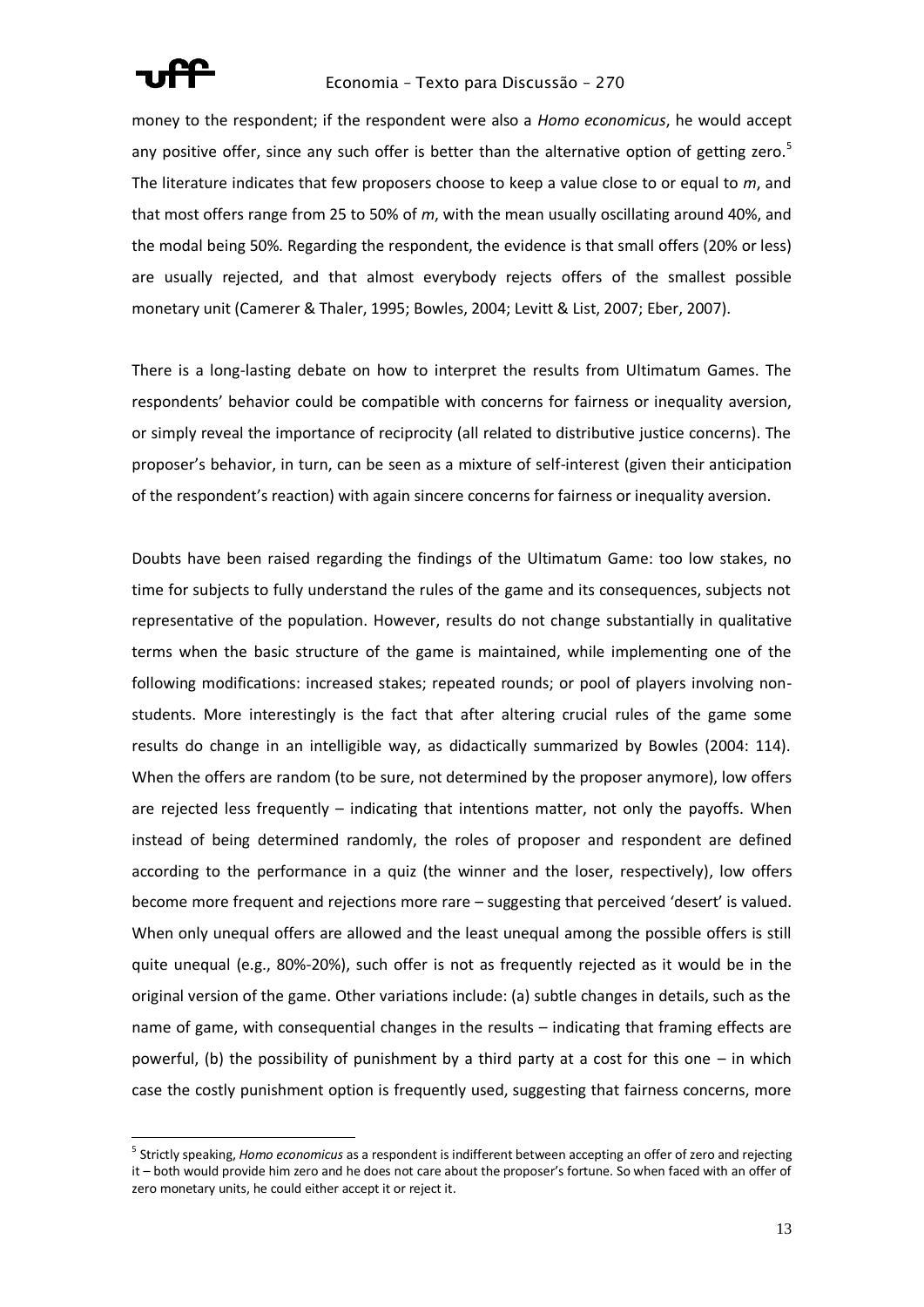

## Economia – Texto para Discussão – 270

than pure selfish resentment, would explain behavior; and (c) the so-called Dictator Game, in which the proposer defines the division of *m* and the second player (who strictly speaking is not a respondent anymore) passively receives the fraction allocated to her – although the offers are smaller than the typical 40% in the original version of the game, they do not fall to zero, oscillating around 20%, what gives more credit to interpretations based on altruism or distributive justice concerns – fairness or inequality aversion (*ibid*; Ebert, 2007).

Whatever the interpretation of the results of Ultimatum Game and its variations, three related findings are worth emphasizing: (a) *Homo economicus* exists, but is a rare species, (b) people care about the fortunes and misfortunes of others, including non-kin (i.e. "other-regarding preferences" or "social preferences"), (c) people care about motives, intentions and processes, and not only about outcomes (i.e. "process-regarding preferences").

### **3.2.Examples of the way opinions about distributive justice are collected**

As mentioned in the methodological section above, two strategies have been used to collect opinions about distributive justice. The first consists of directly asking questions on distributive issues. The second consists of confronting respondents, individually or in groups, with problem-sets involving normative issues, asking them, for example, to choose among a set of distributions the one they judge as fair. The latter could be classified as a "quasi-experimental" approach.

As an example of the first strategy, we could mention the questionnaire applied in the World Values Survey<sup>6</sup> – data we use extensively in the remaining of this paper – which interrogate people of many countries about a number of subjects including about their perceptions of poverty and inequality. One example is a question which asked respondents place their views in a scale ranging from 1 to 10, where 1 means "Incomes should be made more equal" and 10 is "We need larger income differences as incentives for individual effort", or another one, employing the same scale, ranging from 1 ("In the long run, hard work usually brings a better life") to 10 ("Hard work doesn't generally bring success – it's more a matter of luck and connections"). Another example is the survey on the perception of the Bolsa Família Program in Brazil, reported by Castro et al. (2009), who have asked Brazilians whether the program

 $^6$  Details are available on the World Values Survey website: <http://www.worldvaluessurvey.org/>.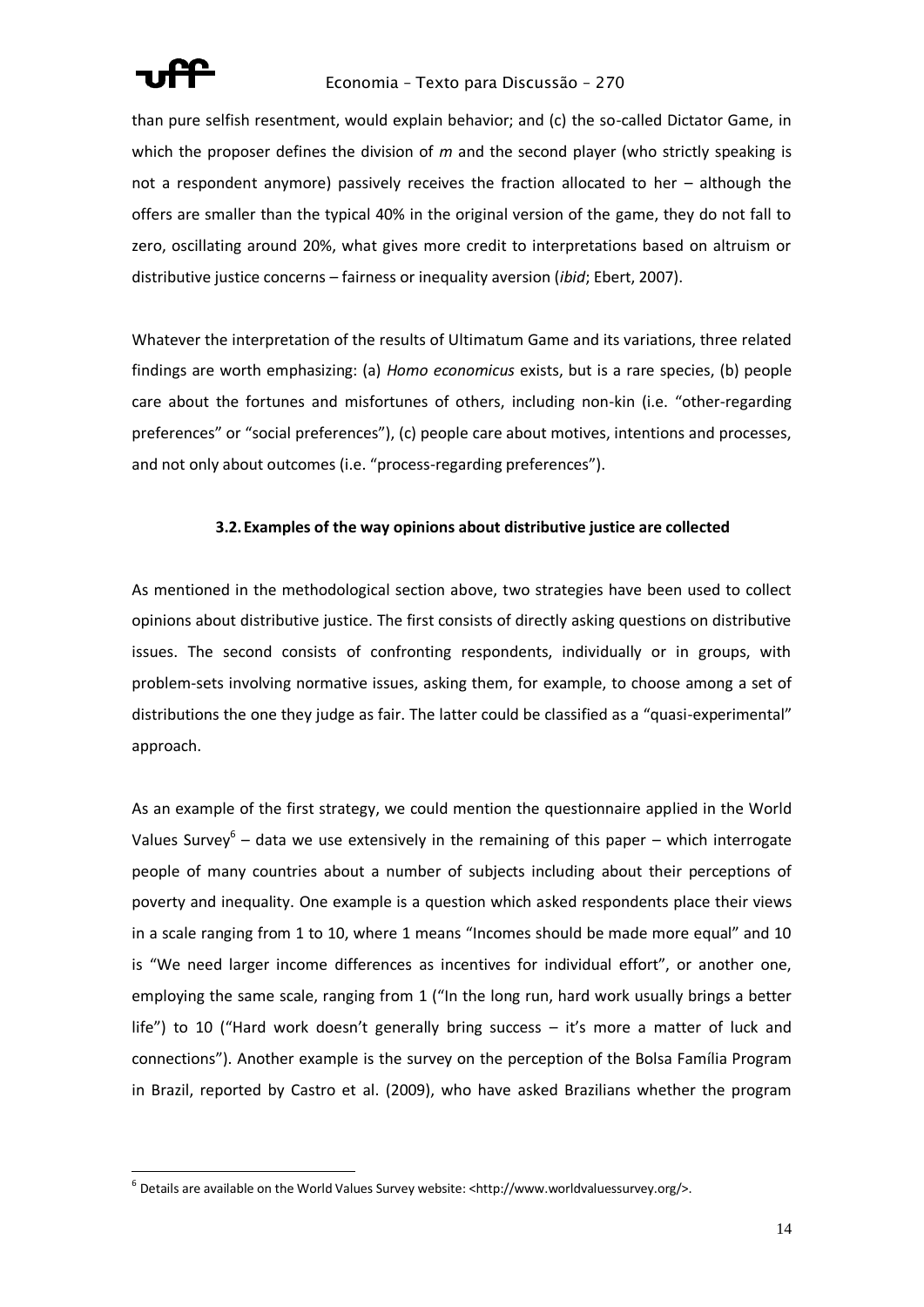

"mostly brings good things to the country", or "mostly brings bad things to the country", or ""does not make a difference to the country".

With regards to the second, quasi-experimental strategy, a well-known example is provided in the seminal article of Yaari & Bar-Hillel (1984). They had asked students to indicate what they considered to be a fair distribution of a fixed amount of grapefruits and avocados between Jones and Smith, who had different characteristics. A first variant of the problem is framed in terms of different metabolism (i.e. different *needs*) and is presented to one group of students. In a second variant, submitted to another group of students, Jones and Smith differ in terms of how much they relatively enjoy each fruit (i.e. different *tastes*). While the problems are formally equal in mathematical terms, the distribution of respondents' choices differ in each; for instance, the most popular in the first case is a maximin solution (82%), while an utilitarian solution is the more frequent in the second case (35%). Many other variants are explored, and the main conclusion of the article is that differences in needs, in tastes and in beliefs matter when it comes to choose a normative distribution of resources.

# **3.3.The propensity to support redistributive policies: what do experiments and questionnaires reveal?**

Having discussed general examples of both streams of the literature, we now summarize results obtained in both kinds of studies, focusing on those regarding the primary propensity for individuals to show empathy and solidarity, and individuals' more or less enthusiastic support for redistributive policies, in general, and for universalistic proposals, in particular. The generalizations below have been tied together having as sources both experimental economics (e.g., Bowles & Gintis, 1998; Bowles, 2004; Falk & Heckman, 2009) and studies on opinions about justice (e.g., Schokkaert, 1999a; Kuhn, 2009).

1. People exhibit "social preferences". Individuals are not exclusively self-interested, they show concern for others and they are willing to share even towards non-kin or strangers. Altruism, generosity, solidarity – that is, "other-regarding behavior" is frequently observed in lab experiments.

2. Individuals' actions are governed by social norms, including distributive justice concerns. These include customs and habits, but more importantly for our purposes, they also comprise concerns for fairness and aversion to inequality. So contrary to conventional economic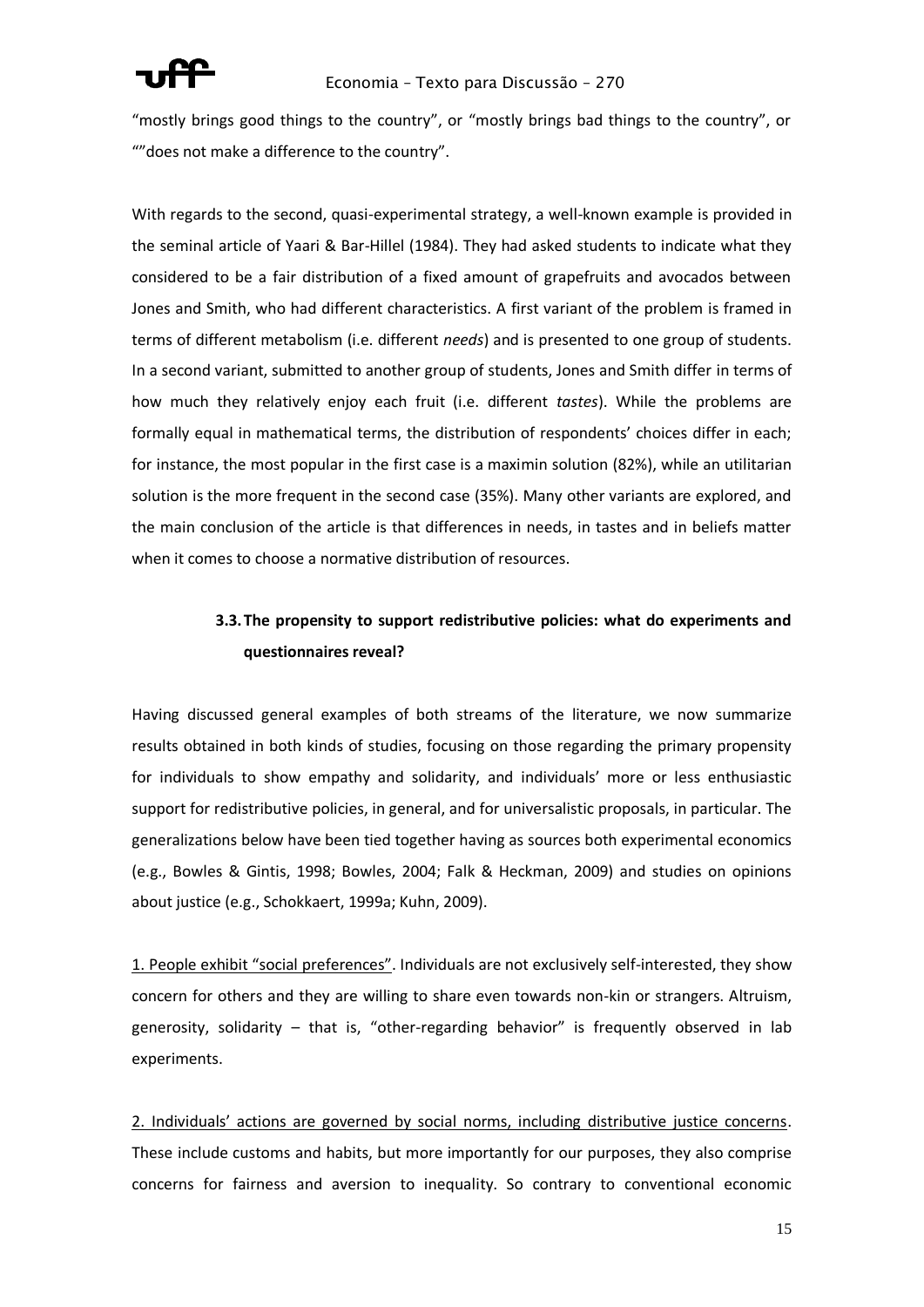

assumptions, distributive justice considerations are a central element explaining individuals' behavior.

Experimental evidence indicating that behavior is dictated by social preferences and that actions are governed by social norms is corroborated by what people declare when filling in questionnaires or when selecting fair distributions. "Mr. Fairmind accepts differences resulting from different contributions; but he generally feels that actual income differences are too large. He is much in favor of introducing a minimum floor, below which no one should fall, and he is sensitive to social deprivation." (Schokkaert, 1999b).

Based on the two points stated above we assume that *some demand for redistribution will always exist, and some degree of redistribution will always be viewed as legitimate*. We cannot say much about the viability of a UBI proposal based on these two findings. It might be the case that peoples' customs and habits do not favor the support for an unconditional provision of cash to individuals – as emphasized by Lavinas (2006), for example, there is a "lack of tradition in policies of universal protection" in Brazil –, but such attitudes will crucially depend upon a larger set of beliefs and perceptions of individuals regarding a series of other dimensions, some of which are discussed in what follows.

3. Cooperation is not unconditional, but offered only under appropriate circumstances. Cooperation is provided if others are cooperative too. People are willing to contribute to the provision of public goods – behaving as a free-rider does not seem to be the rule – and to cooperate in setting up collective projects, but are also ready to punish free-riders even at a cost for themselves. People do not like to have the impression that they are being misled or fooled, nor that others are being cheated.

4. People assign importance to processes and not only to outcomes. Contrary to conventional economic assumptions, motives, intentions or reasons leading to an outcome do matter. For instance, a person might think it is fair to keep a smaller fraction of a fixed amount if she believes another person *deserves* to have more; individuals' aversion to what they perceive as *unfair* inequality is more powerful than their aversion to inequality *per se*. Questionnaire evidence reaffirms the relevance of 'need' and 'desert' criteria – that is, factors that condition the way an outcome (e.g., income distribution) is to be evaluated.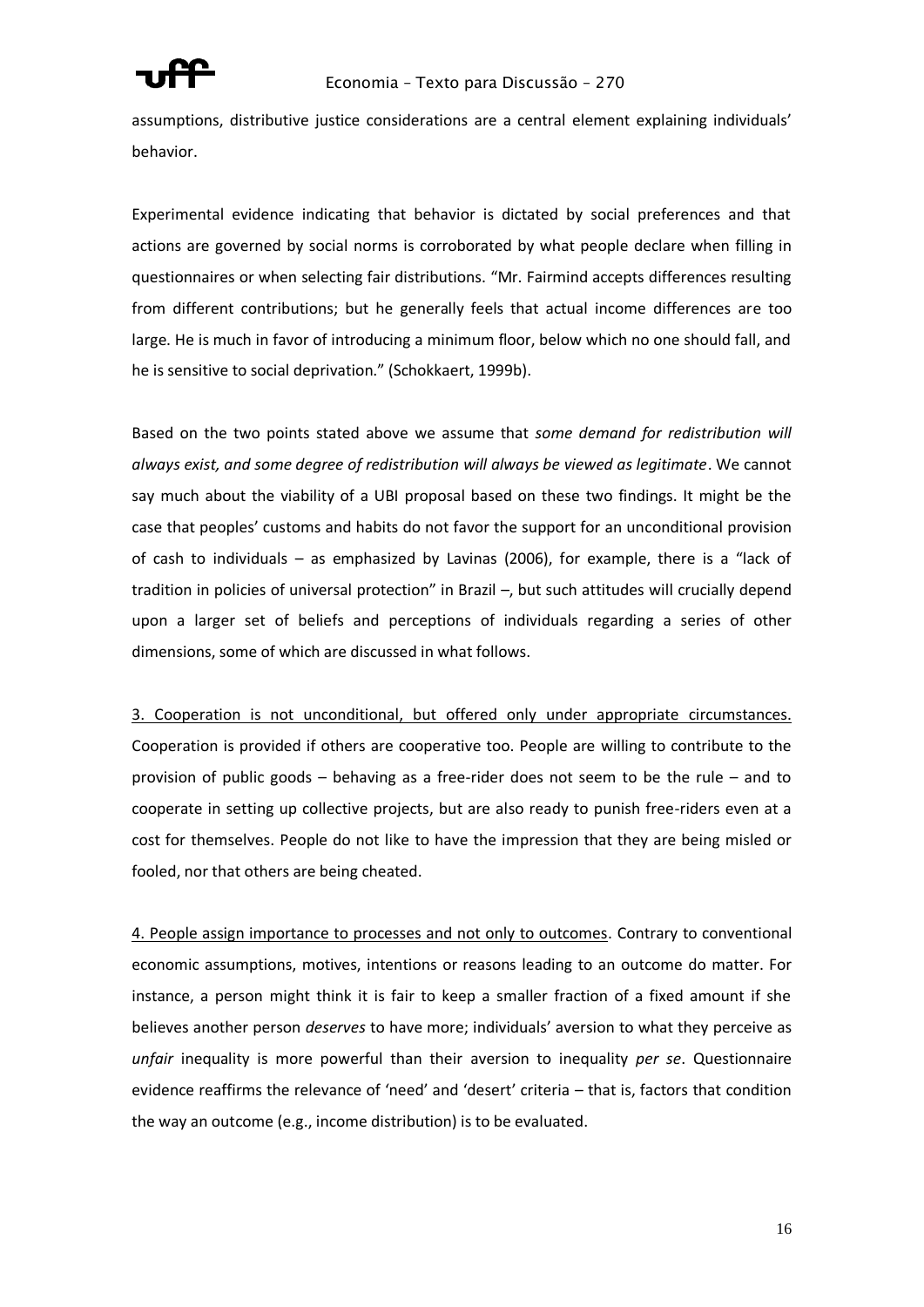

### Economia – Texto para Discussão – 270

Bowles & Gintis (1998) argue, on the one hand, that the extensive support for Social Security and Medicare in the US is due to the public perception that "the recipients are 'deserving'". But on the other hand, "redistributive policies that reward people independent of whether and how much they contribute to society are considered unfair and are not supported, even if the intended recipients are otherwise worthy of support, and even if the incidence of noncontribution in the target population is rather low." Notice the similarity with Schokkaert's (1999b) claim, according to which questionnaire studies reveal that the typical individual "(…) wants to check whether the needy are really needy and is not eager to guarantee an unconditional grant to those able-bodied persons who simply choose not to work."

Based on in points 3 and 4 *the prospects of a wide support for a UBI seem to be mild*, precisely because of the fear of an average citizen that: (i) able-bodied adults who could otherwise make ends meet only with labor income would choose not to work in the presence of a guaranteed income, (ii) equal amounts would be granted to people with very different living standards, many of which not particularly deprived or in-need. For an uninformed observer the institution of UBI could violate intuitive principles of justice such as equality, desert, need, and it could also prove to be too generous towards non-cooperative individuals. Of course alternative policies (e.g, means-tested schemes) present similar drawbacks as well as their own serious disadvantages. But as the quotation in the first page of this article makes clear, even if the uninformed observer is "wrong from an ethical perspective", he must be convinced of that.

5. The perceived social distance among participants is a key variable in determining the intensity of other-regarding behavior. When people consider themselves as equal or close enough to identify to others, they tend *ceteris paribus* to be more willing to cooperate and to redistribute. Van Parijs' (2004) conjecture that "cultural diversity" might generally be in conflict with "income solidarity" seems to be supported by the evidence on both fronts studied here.<sup>7</sup> Demand for redistribution is likely to be bounded or limited by emotional motives, such as identification between contributors and beneficiaries.

6. Choices are context-dependent and strongly influenced by the way a problem is framed. Confronted to two formally equal problems, people make quite different choices, depending on the specific "story" underlying those problems, such as the divergent results in the needs and in the tastes cases in Yaari & Bar-Hilell (1984). Schokkaert (1999b) ponders that "Mr.

 $^7$  Provided "cultural diversity" is understood as "perceived social distance" and "income solidarity" is synonymous with "other-regarding behavior".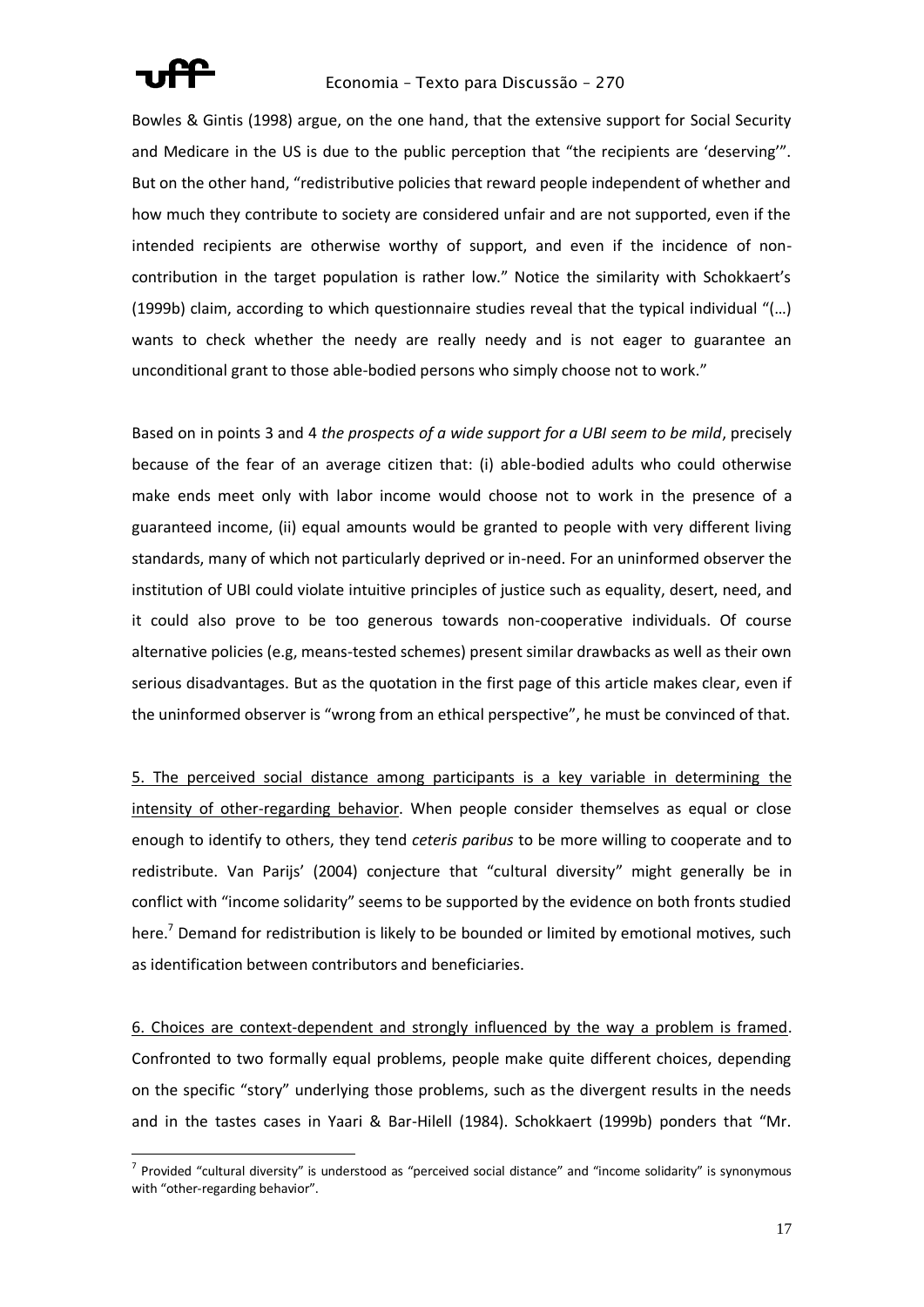

Fairmind has a context-dependent conception of justice. Depending on the concrete circumstances of the distributional problem, he will emphasize desert, need or simple equality". Sometimes even "minor manipulations of the social context of interactions may support significant behavioral differences" (Bowles & Gintis, 1998). Merely changing the name of a game – e.g., from one expressing cooperation to another suggesting competition – leads to different choices.

7. Individuals' preferences are based on (possibly imprecise) beliefs and perceptions, on habit, and are endogenous. In general it is found that: (a) people show *status quo* bias, being averse to changes, (b) expected utility theory's assumptions are violated in systematic ways (e.g., people overevaluate improbable events and discount the future hyperbolically), (c) people learn with experience and change preferences accordingly.

If people are averse to changes (point 7a above), they should not be expected to be immediately enthusiastic about replacing the current social assistance programs (including BFP in Brazil) by alternatives (including UBI). As pointed out by Noguera and De Wispelaere (2006:5), "a lack of endorsement for UBI could equally well be explained by *either* a general reluctance to change current policy *or* a substantive aversion to UBI itself." Additionally, people may have serious deficiencies in calculating probabilities, as indicated in point (7b) above. For example, if a family member or a neighbor becomes unemployed, an individual will tend to overevaluate the country's unemployment rate as well as his own risk of becoming unemployed. Regarding redistributive policies, this feature might matter, for example, for the way individuals form beliefs about the proportion of poor who are 'legitimately needy'. One single television report presenting, say, a family who whereas not filling the eligibility criteria somehow manages to be granted a benefit, will probably have a considerable impact on the watchers' beliefs about the proportion of 'legitimately needy' in the population – even if such family is not at all representative of the country's families – and erode support for that program. Finally, with regards to point (7c), it is possible that peoples' preferences evolve over time, including those regarding the demand for redistribution or support for a specific social assistance program – once again in contrast with the standard economic model.

While points 5, 6 and 7 are independent findings each having its own implications, they can be connected in the framework of this study's research object. "Perceived social distance" is clearly not an immutable concept. It depends on a series of objective and subjective factors, and is certainly malleable by spontaneous forces and possibly alterable by effect of policies.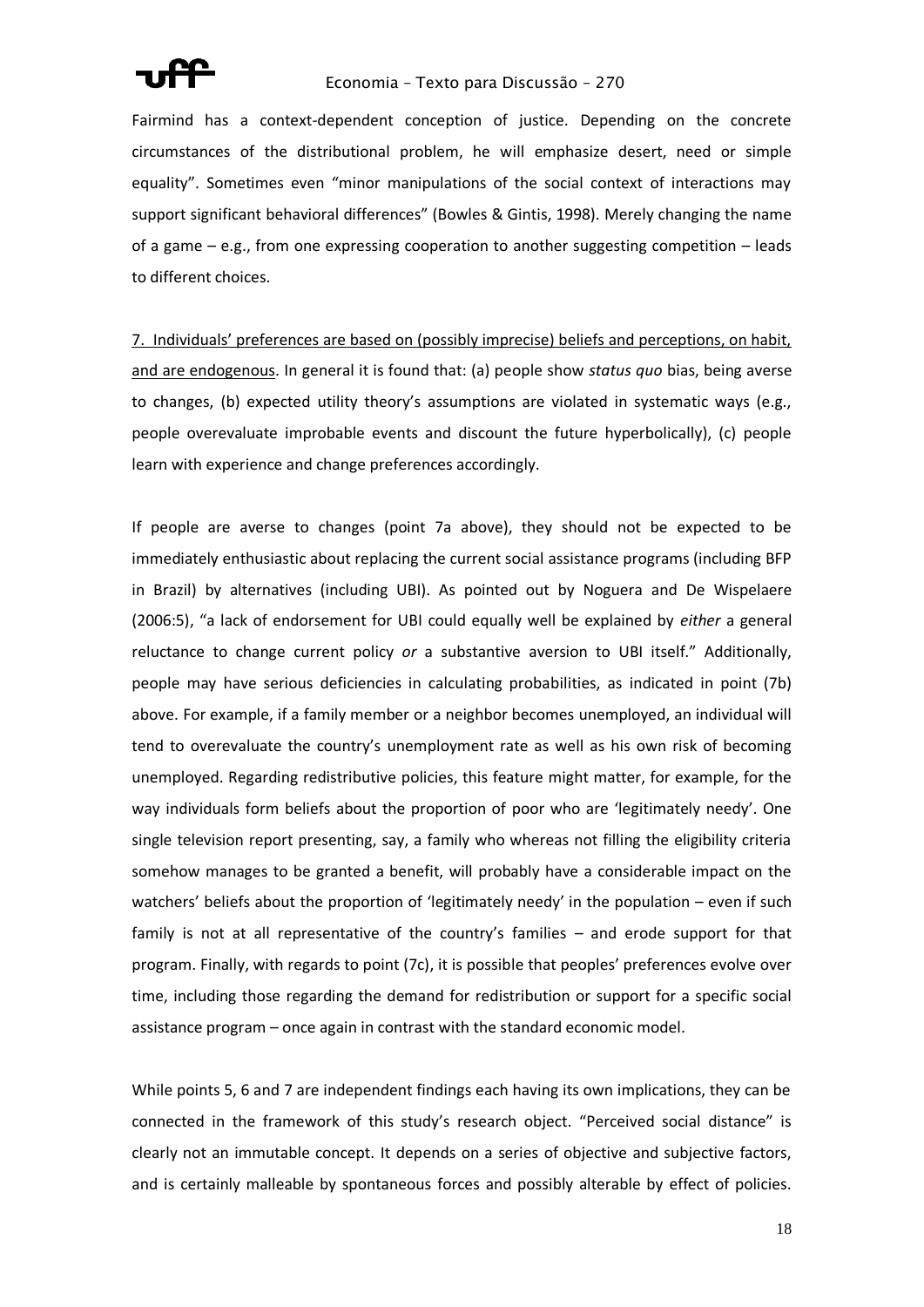

The way a social policy is framed – named, implemented, explained, and reformed – might have a considerable impact on its acceptability and legitimacy among different categories of individuals in a country. Such line of reasoning is developed by Kerstenetzky (2009) in her analysis of poverty relief policies in Brazil, as mentioned in the introduction of this study. This third block of results (5-7) can be interpreted with somewhat more optimism by UBI proponents. Their challenge is difficult, but not impossible: *they have to find strategies for persuading people (who are partly convincible) that: (i) they all belong to a single category of people – say, 'Brazilian citizens', as opposed to the typical pattern of segregation that emerges where targeted programs exist, namely: 'non-poor'* versus *'deserving poor'* versus *'undeserving poor'; (ii) UBI is a fair and wise policy; and (iii) a departure from* status quo *is worth it*.

\*\*\*

Summing up, the results from experimental economics and from research collecting opinions on distributive justice lead us to conclude that there exists a general, 'primitive' – naturally or socially determined –, propensity for individuals to be cooperative and sensitive to the misfortunes of their fellow citizens, and thus to demand redistribution. However, peoples' intuitive support for redistributive policies strongly depends on how they understand the causes of poverty and inequality, and on whether they consider that beneficiaries are deserving or not, casting doubts on the prospects of an intuitive, spontaneous, endorsement of a UBI policy. Finally, since people's preferences are not immutable, since their pro-social behavior depends on the degree of perceived social proximity, which is alterable, and since the context and framing details matter, there is scope for gaining support for specific redistributive and intricate and counterintuitive policies such as UBI – the challenge is then to persuade the average person that such policy is indeed fair and wise.

# **4. Brazilians' attitudes towards redistribution: a review of the evidence and a fresh look at World Values Survey data**

Based on two lines of empirical research we have sketched in Section 3 a very general systematization of the main elements impacting attitudes towards redistribution, supposedly applicable with more or less accuracy to every group of human beings. But individuals are heterogeneous within countries, such that the rate of support for redistribution is not expected to be the same for everyone. And across nations individuals have different average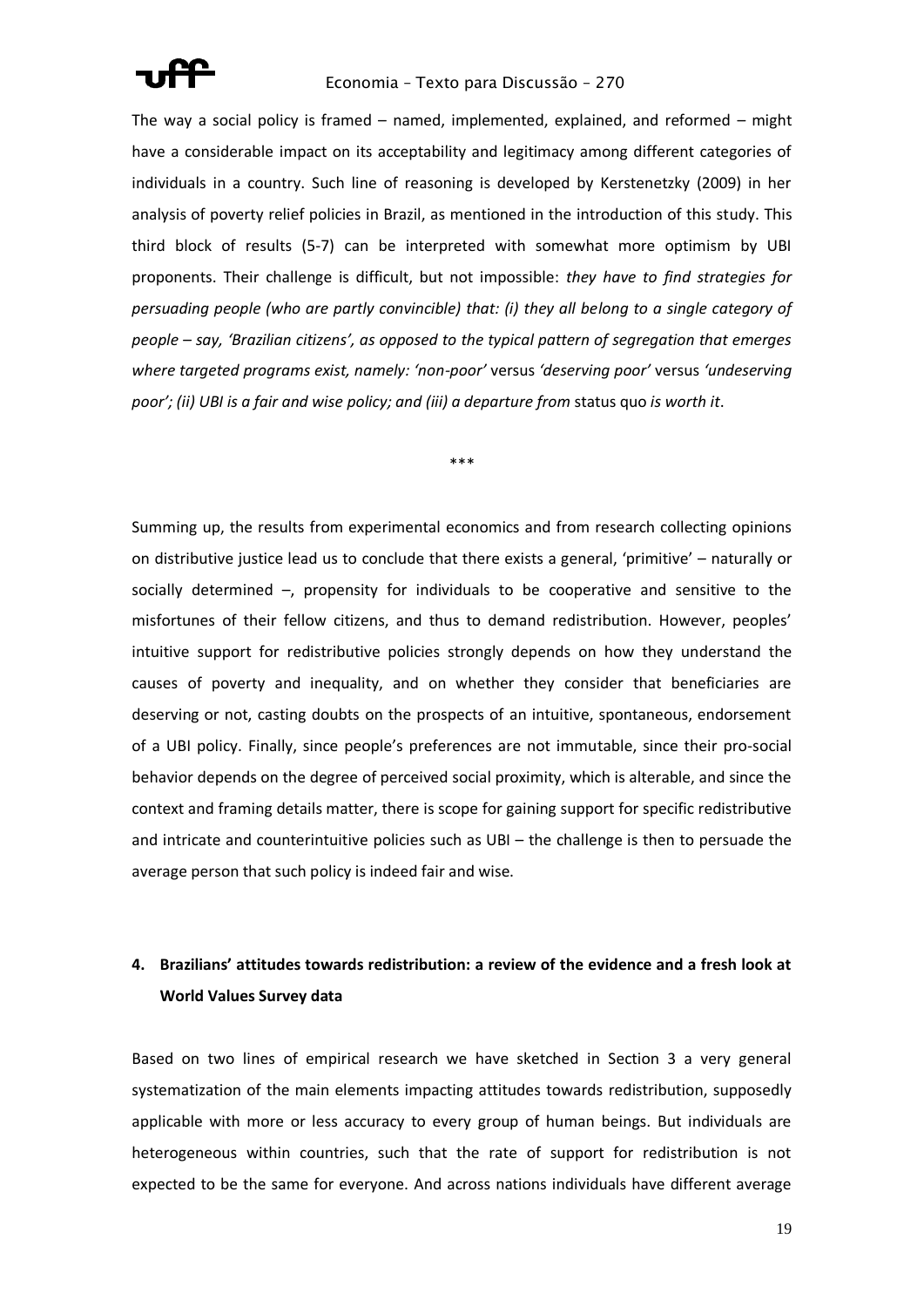

degrees of demand or support for redistribution, an evidence of which is the presence of so much variation across welfare state regimes around the world (Barr, 2004). The next step in this study is then to evaluate whether Brazilians' values and attitudes towards redistribution are specific in any respect or just confirm the general pattern exposed in the previous section. We would also like to understand whether the available evidence, as well as data from the World Values Survey analyzed by us, allows us to conjecture whether Brazilian citizens would be willing to support a transition from BFP to UBI or not. $8$ 

We have organized the evidence around a few crucial questions, followed by short answers and brief analyses, in an attempt to draw a general picture of the potential demand for redistribution by Brazilians. The results discussed here come exclusively from questionnaire research. We are not aware of experimental evidence on social preferences and distributional situations in Brazil.<sup>9</sup>

# 1. Are the high levels of inequality and poverty considered undesirable by Brazilians? The evidence is mixed, but some degree of conformism seems to be a salient feature.

On the one hand, in a survey of Brazilian elites' perceptions Reis (2000) reports that Brazil's "quasi-leadership" in the ranking of income inequality was considered "deplorable" and "shameful" in contrast, for example, with a more lenient attitude expressed by South African elites.<sup>10</sup> Both Scalon (2007) and Rocha & Urani (2007), based on ISSP-1999 data, coincide in stating that when faced with schematic diagrams representing societies, Brazilians clearly

 $8$  Here a minimal set of basic contextual information is provided for the non-Brazilian reader. The Gini index of Brazil's income distribution had been oscillating around 0.60 for many decades and only very recently has it stepped down to reach 0.54 in 2009, according to the last PNAD, Brazil's national household sample survey. The proportion of poor people in the population has been 1/3 or even more in the 1980s and part of the 1990s, and has been reduced more recently to reach a fraction slightly higher than ¼ of the population in 2009. These two interrelated developments are due to a series of factors, including long-term ones such as demographic changes and increase in average years of education, as well as the following short-run factors: (i) a more dynamic labor market reflecting a faster-growing economy, (ii) a generous minimum-wage policy with direct and indirect impacts on available income, and (iii) the expansion of social protection programs, BFP in particular.

<sup>9</sup> We have recently asked undergraduate students (12 groups of 3 individuals in a Game Theory course in 2009) and graduate students (20 individuals in a Microeconomics course in 2010) at the Universidade Federal Fluminense, Brazil, to play a simple version of the Ultimatum Game, in which: (i) *m* was equal to R\$1.000,00, and the minimal offer of a positive amount was R\$1,00; (ii) contrary to experiments played in the lab, there was no real monetary award to the subjects; (iii) all individuals (or groups) occupied sequentially both the role of proposers and that of a respondent to a R\$1,00 offer; (iv) the participants had not been previously exposed to a similar game. The setting was thus quasi-experimental and employed pseudo-volunteers. Interestingly, most results are aligned with those found in the literature, with graduate students' behavior being slightly more self-interested and severe: the mean offer by proposers was 32.73% (undergraduate) and 29.78% (graduate); the modal offer was 50.0% (for both groups), and the rate of rejection of the minimal offer of a positive amount by respondents was 75.0% (undergraduate) and 50% (graduate).

<sup>&</sup>lt;sup>10</sup> Reis (2000) reports interviews and surveys conducted in the mid-1990s with high-status individuals belonging to different domains: financial, political, religious, military etc. She defines this group taken together as "the elites".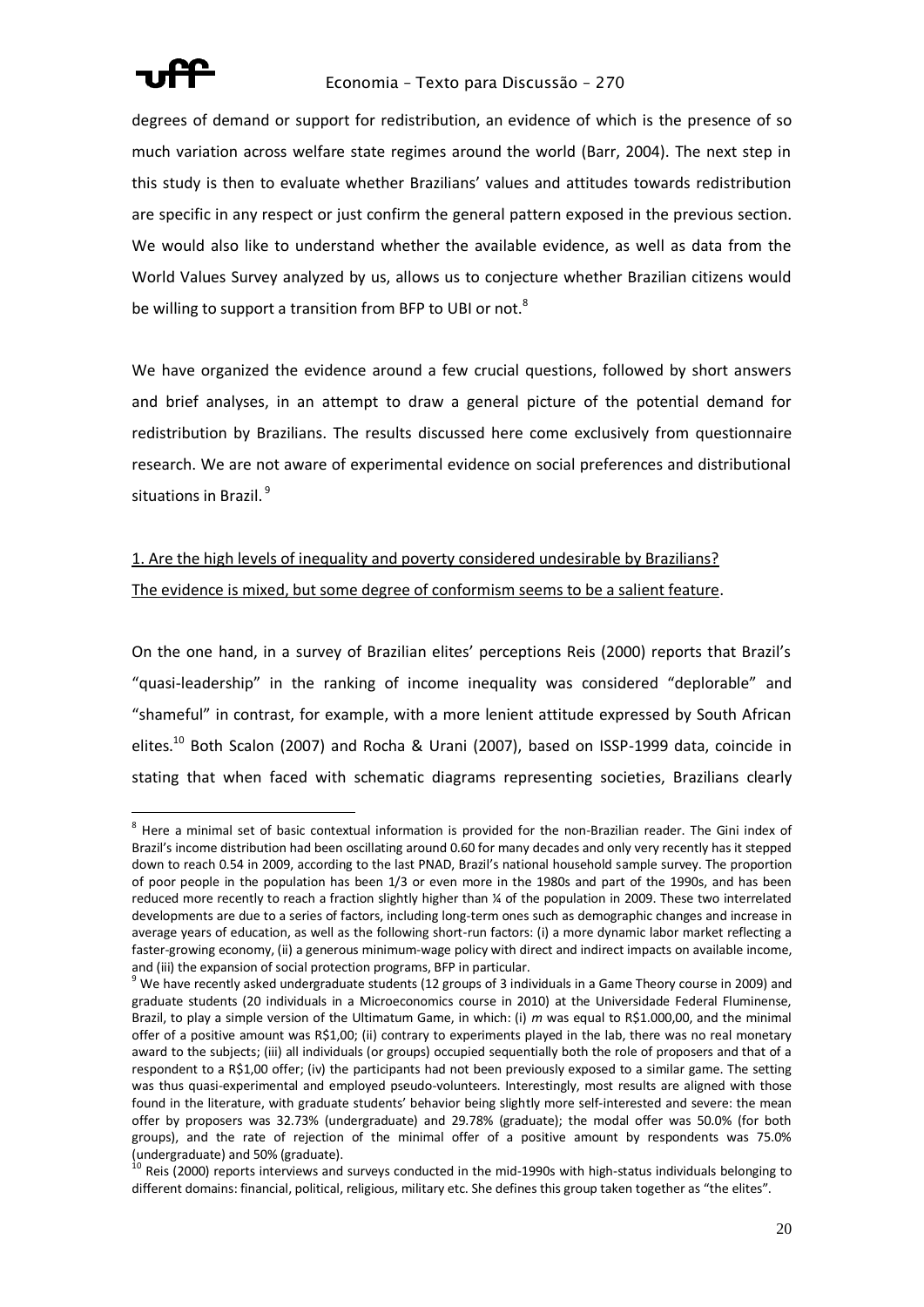

distinguish the actual society they live in from an ideal society, with the latter being less unequal than the former.<sup>11</sup> This discrepancy between society as it is perceived and an ideal society is considered in the literature as a sign of a positive demand for redistribution (e.g., Kuhn, 2009).

On the other hand, only small proportions of the elite (5.5%) and of non-elite<sup>12</sup> people (3.0%) classify income inequality as one of the main problems of the country, according to Scalon (2007). The author also reports that poverty is considered somewhat more important, a view shared by 7.6% of the elite and 11.0% of non-elite people. Not surprisingly the richer tend to be slightly more tolerant towards inequality than the less affluent: (normative) income gaps across occupations should be larger according to the former group (people in occupations with the highest status should earn 16 times than people in the lowest status occupations) than to the latter group (the recommended ratio is  $11$ ).<sup>13</sup> Restricting the focus to Brazilian elites, Reis (2000) reports that income distribution was viewed in the mid-1990s as one of the main problems of the countries by 8.3% of the respondents, and poverty by 14.3% of them. While slightly higher than Scalon's results, those of Reis still look modest in the face of the actual situation observed in the country.

<span id="page-20-0"></span>

| Brazilians' <i>versus</i> non-Brazilians'views.                        |                   |         |                |         |
|------------------------------------------------------------------------|-------------------|---------|----------------|---------|
| Waves                                                                  | <b>Brazilians</b> |         | Non-Brazilians |         |
|                                                                        | Average           | N. Obs. | Average        | N. Obs. |
| 1 (1981-1984)                                                          | n.a.              | n.a.    | n.a.           | n.a.    |
| 2 (1989-1993)                                                          | 5.86              | 1,730   | 6.33           | 20,485  |
| 3 (1994-1999)                                                          | 5.71              | 1,137   | 5.80           | 71,878  |
| 4 (1999-2004)                                                          | n.a.              | n.a.    | 5.98           | 57,288  |
| 5 (2005-2007)                                                          | 5.68              | 1,490   | 5.92           | 76,163  |
| NB: A smaller average is associated with less tolerance to inequality. |                   |         |                |         |

| Table 1: Should incomes in your country be made more equal or not? |
|--------------------------------------------------------------------|
| Brazilians' versus non-Brazilians'views.                           |

Prepared by us taking World Values Survey database as a source.

V116: Respondents choose a number ranging from 1 to 10, such that:

1 = "Incomes should be made more equal" and

10 = "We need larger income differences as incentives for individual effort"

Since the available reference concerning Brazilians normative views and attitudes towards redistribution is very scarce, we have decided explore the World Values Survey database, which brings information on individuals' values in a great number of countries, along five

 $11$  The ISSP-1999 was undertaken from 1999 to 2001 in different countries. In Brazil, the interviews were made in 2001. Other details about the survey and the datasets can be found on the articles cited in this paragraph.

 $12$  Scalon (2007) defined the "elite" as those individuals belonging to the set of 10% richest among the respondents.

<sup>&</sup>lt;sup>13</sup> As a qualification to the apparent neglect for distributional issues, it should be said that, according to Scalon (2007), both elite and non-elite consider that unemployment (14% and 22%), health (20% and 19%) and security (28% and 25%) are important problems, all of which are related to people's living standard, and indirectly to income.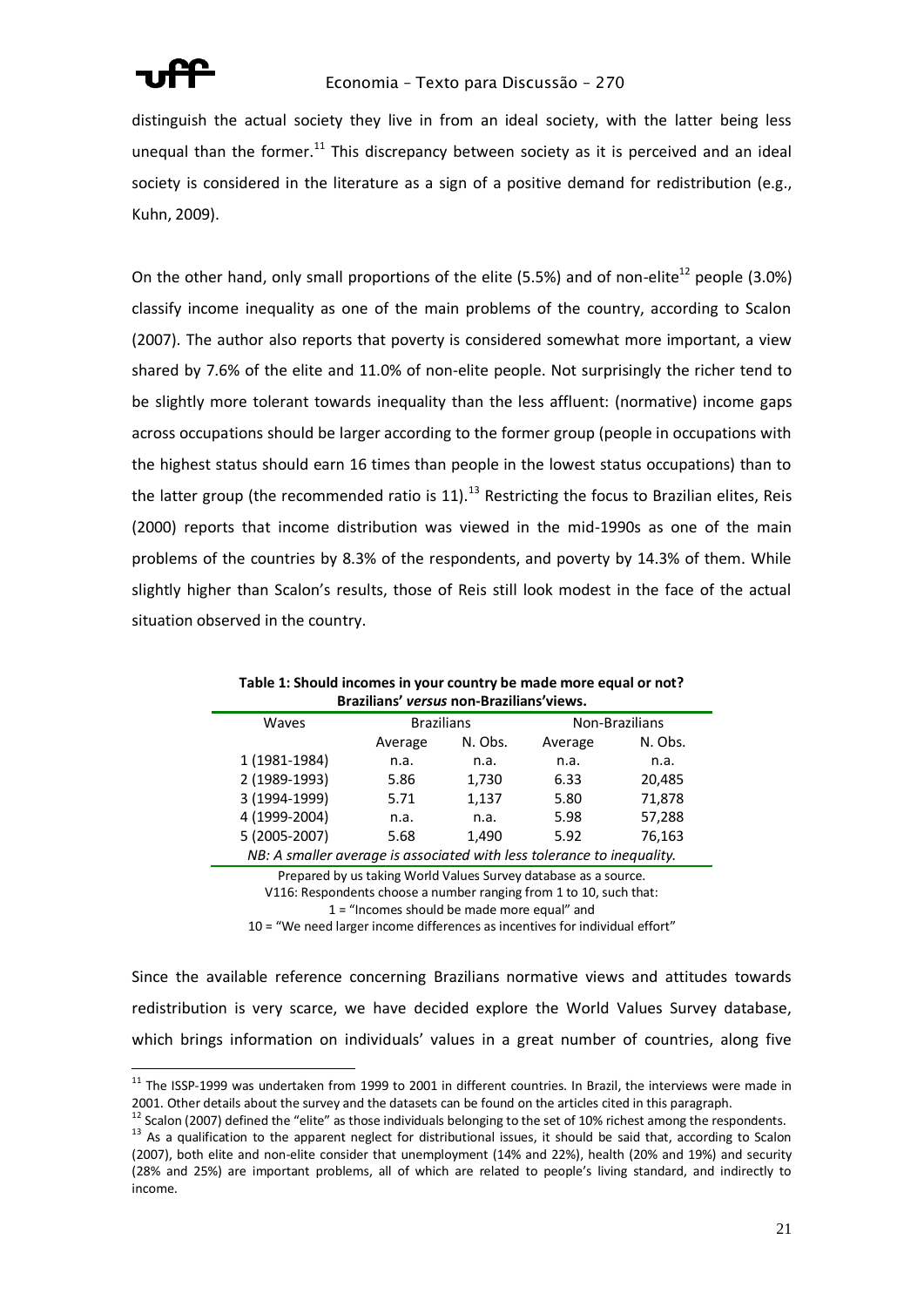

different waves (shown in the first column of [Table 1\)](#page-20-0). An interesting advantage of this dataset is that it allows us to put Brazil's results into perspective. In one question, interviewees had to express their opinion according to a scale ranging from 1 to 10, where 1 means "Incomes should be made more equal" and 10 is "We need larger income differences as incentives for individual effort". The average responses for Brazil and other countries in different waves are shown in [Table 1](#page-20-0). Brazilians' average tolerance to inequality does not oscillate much over time, and while it is systematically lower than the international average, the difference is not substantial. Again, given the extremely high income inequality records in Brazil, one would expect a larger departure from the international average.

Among the many possible explanations for the apparent conformism of Brazilians with levels of poverty and inequality, which objectively are high in international standards, we would like to emphasize three. First, as Amartya Sen has recurrently warned in his critiques to standard welfare economics (e.g., Sen, 1992), people might get used to, and even be satisfied with, a living condition which is miserable from an objective viewpoint, such as that of a "tamed housewife" or of a slave. The same might happen to individuals in situations of serious material deprivation, or to groups of people whose social achievements are consistently lower than those of other groups. It does not matter how bad their situation is from an objective perspective, these individuals or groups might still feel quite happy or satisfied, for example, because they have always lived in such a context and have become used to it. While "cheap preferences" would explain the conformism of the poor, habit and plain self-interest could be invoked to explain the conformism of the rich. Like the poor, the rich might also be used to the unequal *status quo*; moreover, they might be satisfied with it, and do not perceive current levels of inequality and poverty as much of a problem, except when their own well-being is threatened by, say, insecurity issues – which could give rise to limited, defensive, demand for redistribution.

The second reason explaining the conformism of Brazilians with regard to high levels of poverty and inequality might be related to a hypothesis raised by Bowles and Gintis (1998), according to which concepts like 'income inequality' are abstractions, not fully understood by the individuals and not related to their everyday experience. More importantly, such kind of concept does not invoke the 'primitive' tendency of individuals to care about the others – that is, the social, or other-regarding, preferences mentioned in Section 3. If this is true, while powerful in specific situations and contexts, social preferences would not be moving in a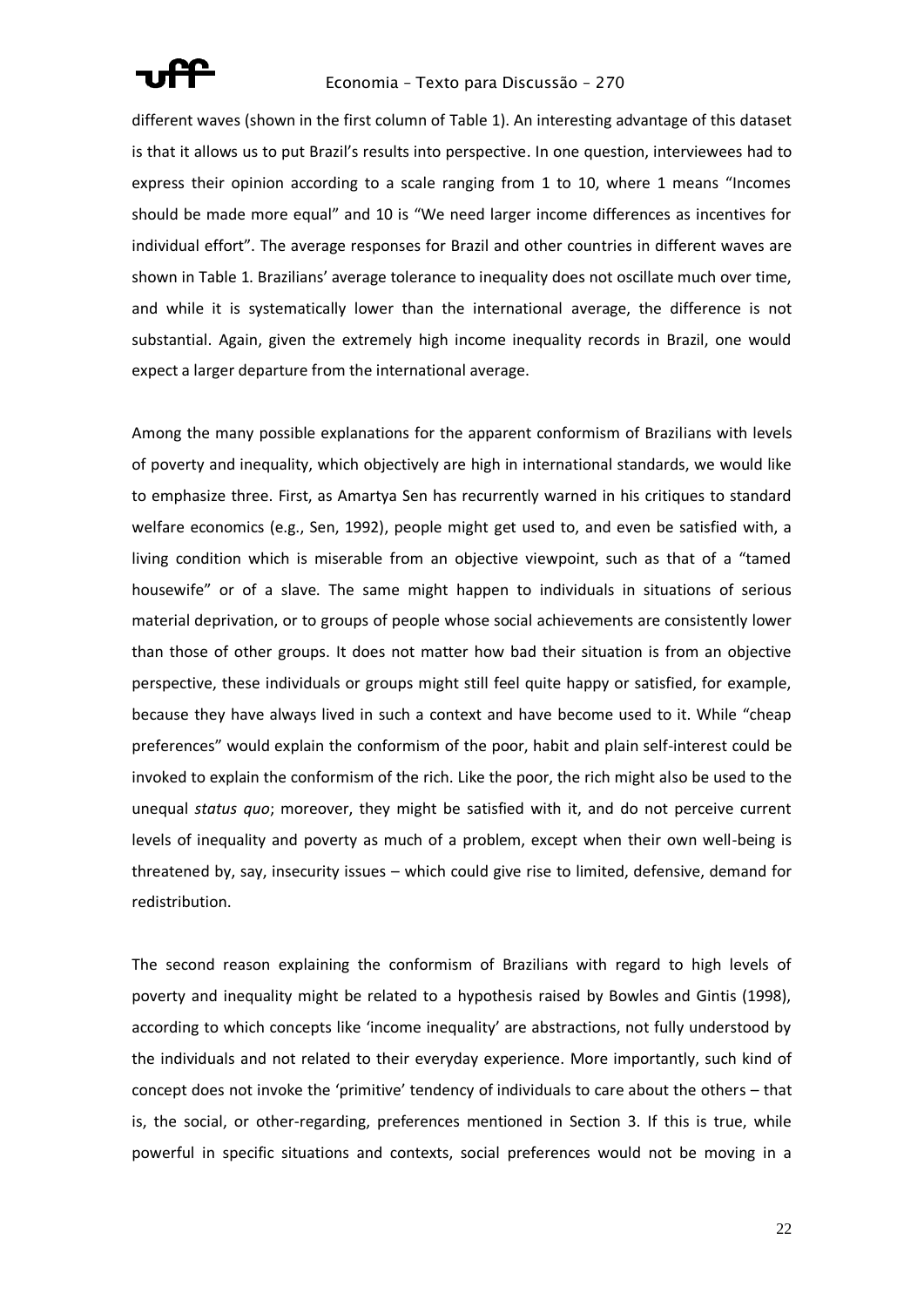

### Economia – Texto para Discussão – 270

general questioning about abstract notions such as income inequality. (Admittedly, that is weaker as an explanation for the tolerance with respect to poverty.)

The third reason for Brazilians' conformism might be a misperception of the real parameters of income distribution in the country. Maybe people do not care much about high levels of inequality or poverty, because they are not actually aware of the extent to which the country's income is unequally distributed or of the magnitude of poverty – after all, they have not experienced another pattern of distribution. That brings us to the next point.

# II. Is there a serious misperception of the parameters of income distribution in the country? The answer is unquestionably positive.

Scalon (2007) reports that more than 95% of rich and poor Brazilian interviewees in ISSP-1999 agree that income gaps are huge in the country. Both Scalon (2007) and Rocha & Urani (2007) report that, when confronted with schematic diagrams of societies already mentioned above, most Brazilian respondents correctly classify Brazil as a pyramidal society. However, the familiarity with the characteristics of Brazil's income distribution does not seem to go much further than such basic and general recognition of the existence of large gaps in living standards. Rocha & Urani (2007) using both ISSP-1999 data and interviews with economics students from a major university in Rio de Janeiro, have shown that the ignorance of the parameters of income distribution in the country is pervasive and abysmal. They report an extremely weak relation between the actual and the perceived social position of individuals – valid across income brackets. Many richer Brazilians see themselves as much poorer than they really are – for example in a scale ranging from 1 to 10, many richer Brazilians believe their income position is below 5. If these relatively well-off people are so unaware of their actual position, it is probable that they sub-estimate the extent of inequality and poverty. Interestingly, the poor too fail to indicate their correct relative position: there is a tendency among them to believe they belong to middle income ranges. The authors also show with ISSP-1999 data that, although a perfect knowledge of the parameters of the distribution is not observed in other countries either, the discrepancy between perceived and actual income distributions is maximal in Brazil.<sup>14</sup>

<sup>&</sup>lt;sup>14</sup> For a discussion about the causes and consequences of the misperception of parameters of income distribution in Brazil, see Rocha & Urani (2007).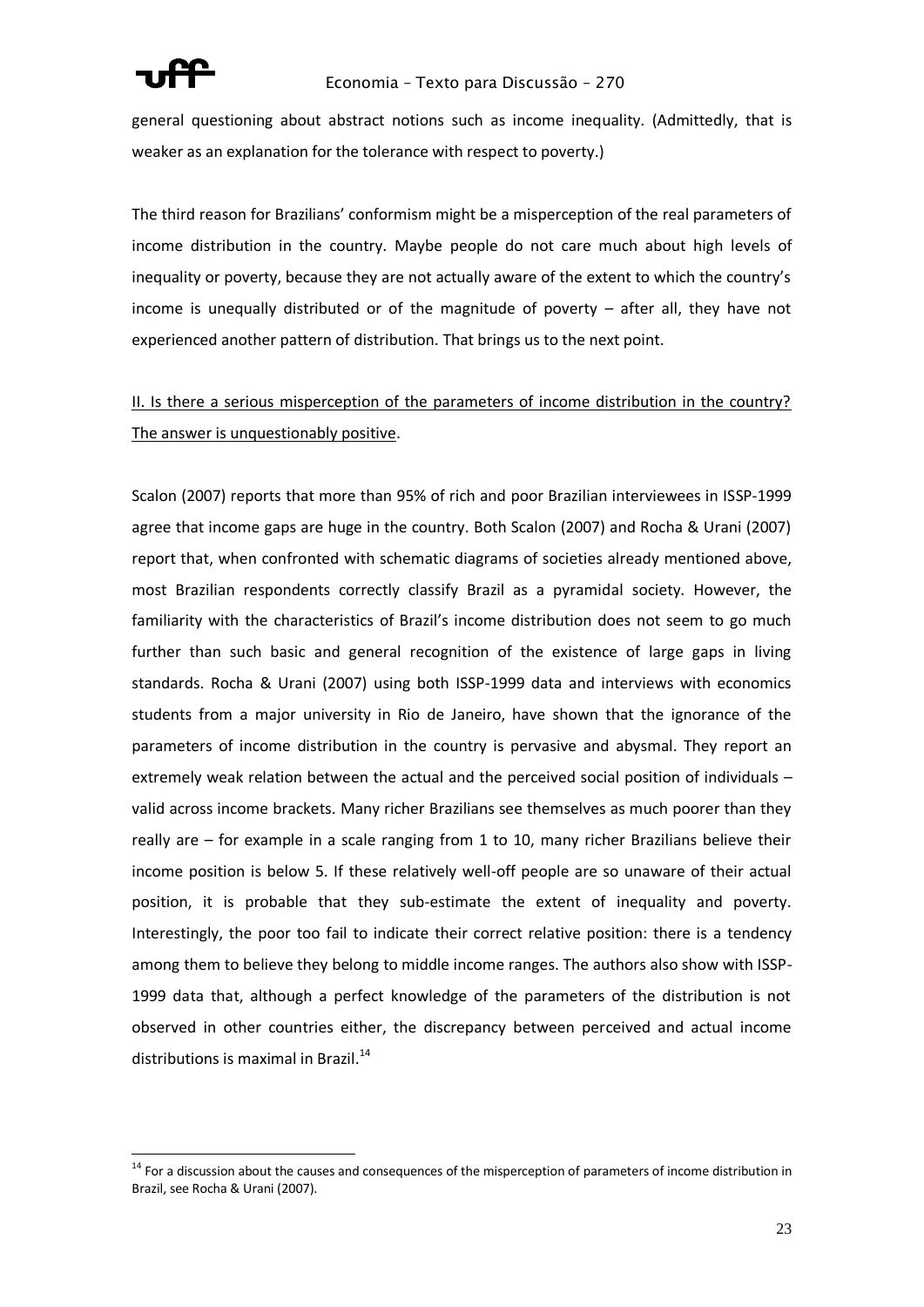

In order to define credible and legitimate principles of justice in the Rawlsian tradition, individuals should be invited to reason, in a thought experiment, under a veil of ignorance. Such ideal situation contrasts with one in which individuals would know their actual relative social position, income and status, inappropriately influencing their normative choices. What we observe in Brazil is neither a reasoning conducted under a veil of ignorance ensuring neutrality, nor a reasoning undertaken with an accurate perception of the actual social position. Instead, what we observe is a widespread misperception of the reality. Under these surrealistic circumstances, what are the prospects for Brazilians of favoring income-equalizing or poverty-alleviating policies?

Admittedly a context of serious misperception of income distribution parameters is not necessarily incompatible with support for redistribution, among other reasons because whereas these are outcomes, individuals do care about processes (cf. Section 3). But such support will depend upon the *beliefs* about what causes inequality and poverty, and about what policies could effectively mitigate them, as well as upon the *normative principles* that should be used to determine remuneration. Each of those points is taken up in what follows.

III. What do Brazilians consider as the causes of inequality and poverty and what policies could address them? As for the causes, the answers point to a vague notion of "ineffectiveness of the State" and only in a limited extent to individuals' actions, but that view might be changing. The preferred policy options include improving the quality of public services  $-$  of basic education in particular – and undertaking a land-property reform.

Richer Brazilians express the view that inequality and poverty are the product of "the ineffectiveness of the State" (Reis, 2000). Scalon (2007) corroborates that by explaining that Brazilian elites view the State (or political representatives), as the main responsible for fighting inequality, and adds that those outside the elites share this view: in both cases, almost % of the respondents agree with such statement. Accordingly, policies aimed at "improving public service" are favored by more than 40% of both elite and non-elite respondents. While landproperty reform also scores high among the richer, raising taxes is not a popular option. Rather, they set the improvement of education as the main policy – one which would not require direct redistribution of income or wealth as argued by Reis (2000).

It is possible to explore other dimensions of the alleged causes of poverty and inequality, for example, by examining what Brazilians think explains remuneration in the country after all,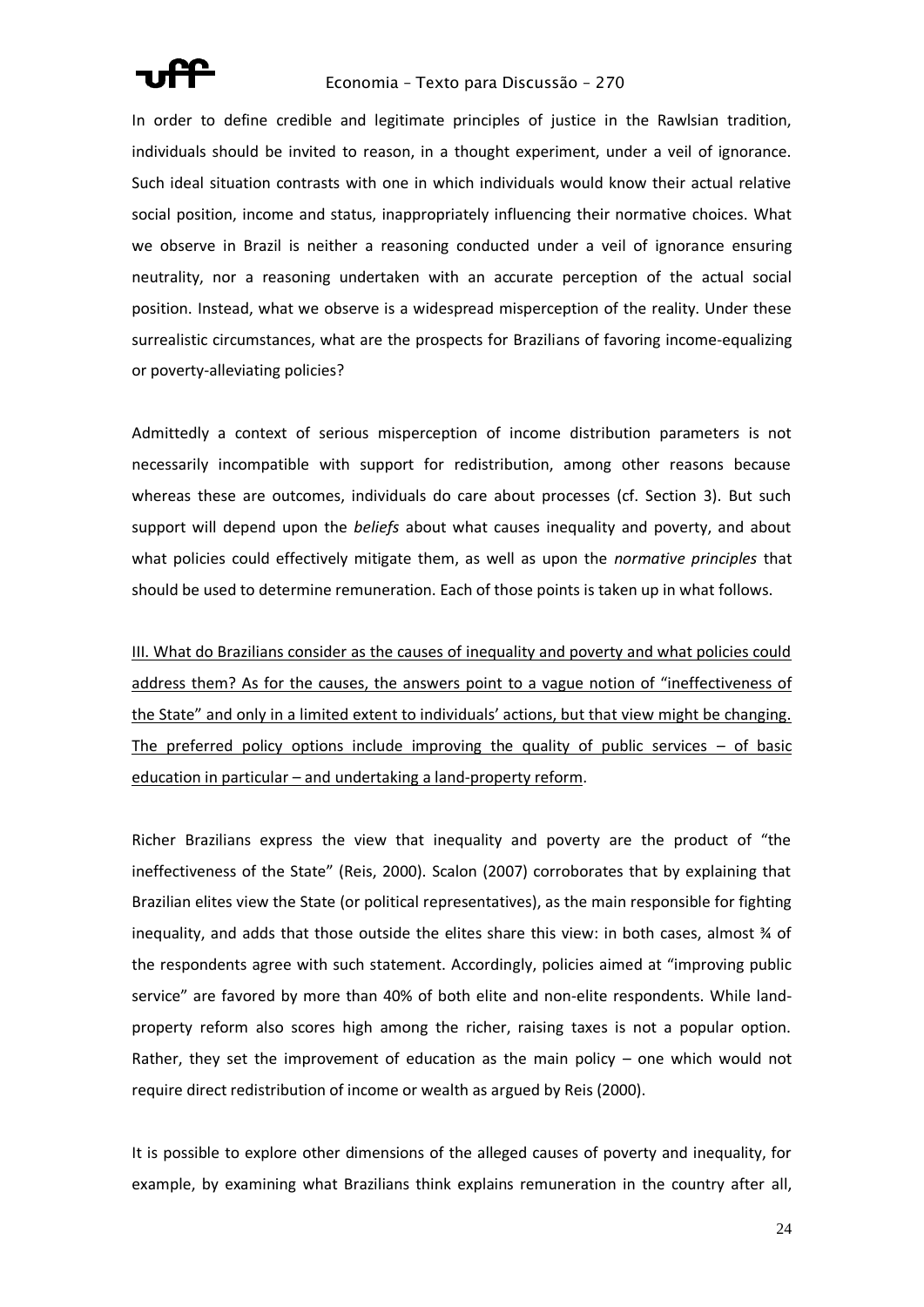

and how important effort is in leading to rewards. One piece of evidence is reported by Scalon (2007), by means of answers given to a question on whether respondents thought people were indeed rewarded by their efforts in Brazil. Almost 2/3 of elite individuals and more than half of non-elite people disagreed, and only 29% and 41% respectively agreed. A similar question was whether the respondent thought that people were rewarded by their qualifications and intelligence. An almost equal proportion of elite individuals agrees (40%) and disagrees (42%), while non-elite tend to agree more (56%) than disagree (1/3). Richer Brazilians tend to be more skeptical than the remaining of the population about the prospects of being successful by means of natural talent or personal volition.

Evidence coming from the World Values Survey partly only partly corroborates last paragraph's conclusions that Brazilians do not consider that effort pays off. People were asked to answer according to a scale, ranging from 1 ("In the long run, hard work usually brings a better life") to 10 ("Hard work doesn't generally bring success – it's more a matter of luck and connections"). The average responses for Brazil and other countries in different waves are shown in [Table 2.](#page-24-0) Brazilians were substantially more skeptical about the prospects of having success through hard work in the 1990s than in the most recent wave. Having said that, Brazilians' average still remains higher than non-Brazilians' average.

<span id="page-24-0"></span>

| Brazilians <i>versus</i> non-Brazilians views.                                                      |                   |         |                |         |
|-----------------------------------------------------------------------------------------------------|-------------------|---------|----------------|---------|
| Waves                                                                                               | <b>Brazilians</b> |         | Non-Brazilians |         |
|                                                                                                     | Average           | N. Obs. | Average        | N. Obs. |
| 1 (1981-1984)                                                                                       | n.a.              | n.a.    | n.a.           | n.a.    |
| 2 (1989-1993)                                                                                       | 6.65              | 1,747   | 4.09           | 20,623  |
| 3 (1994-1999)                                                                                       | 6.82              | 1,142   | 4.32           | 68,300  |
| 4 (1999-2004)                                                                                       | n.a.              | n.a.    | n.a.           | n.a.    |
| 5 (2005-2007)                                                                                       | 4.72              | 1,484   | 4.27           | 74.404  |
| NB: A smaller average is associated with a stronger belief that effort is rewarded in the long-run. |                   |         |                |         |

**Table 2: Is effort rewarded in the long run in your country? Brazilians'** *versus* **non-Brazilians'views.**

Prepared by us taking World Values Survey database as a source.

V120: Respondents choose a number ranging from 1 to 10, such that:

 $1 =$  "In the long run, hard work usually brings a better life", and

10 = "Hard work doesn't generally bring success – it's more a matter of luck and connections"

If we trust previous sections' conclusions according to which human beings are not prone to cooperate unconditionally and assign importance to the causes leading to an outcome (e.g., the determinants of a given pattern of inequality or poverty), an optimistic reading could be made of the evidence that Brazilians do not tend to attribute too much responsibility to those who are in a less favorable condition – it is not their fault, it is the State's fault. After all, people do not believe effort is effectively rewarded in the country in any case. Such a view could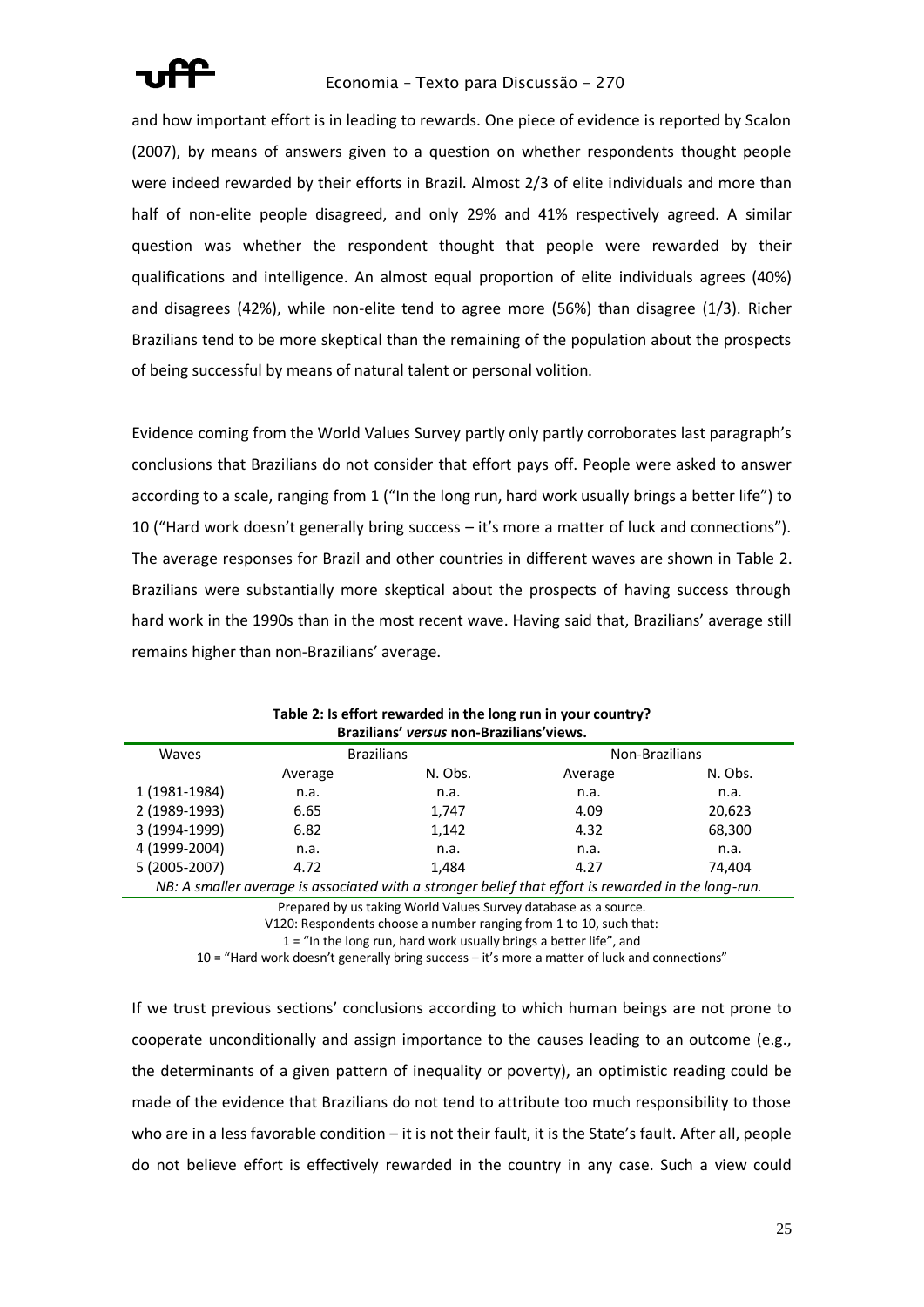

reveal a certain room for empathy by Brazilians towards fellow citizens whose income is low or very low, and as a consequence, open space for social solidarity, in the form of demand for redistribution. Another dimension of partial optimism can be identified in the sense that if there is a perception that the problem relies on State's ineffectiveness, there may be room for reforms improving public policies.

However, some qualification is required. First, there is a very low level of trust in public institutions in Brazil, such that, while the State is indeed viewed as the major actor in the position of solving important problems (Reis, 2000; Almeida & Young, 2007; Scalon, 2007), it is also seen as "the source of all the evils" (Almeida & Young, 2007: 192). For example, Scalon (2007) indentifies a contradiction between the declared undesirability of inequality and poverty expressed by richer Brazilian – almost unanimous in a preliminary direct questioning –, and the reluctance of a large proportion of them for agreeing with a proposed policy of increasing taxes in order to finance redistribution: more than 53% disagree totally or partially, while around 43% agree totally or partially. (The proportions are inversed among non-elite individuals). Widespread lack of trust in public institutions, together with plain self-interest among richer Brazilians – and maybe obscurity concerning who would pay those taxes after all – might explain the resistance to tax increases, even among non-elite individuals.

Secondly, some changes in Brazilians' perceptions might be under way, according to both the evidence shown in [Table 2](#page-24-0) above, and to that reported in [Table 3](#page-25-0) below. In the latter table, again based on World Values Survey data, we observe the average answers given by the individuals to a question where 1 meant "The government should take more responsibility to ensure that everyone is provided for" and 10 meant "People should take more responsibility to provide for themselves". From the 1990s to the 2000s, a change seem to have occurred in Brazilians' attitudes who now assign more responsibility to individuals – even more than in other countries. It might be the case that a change is under way, with Brazilians simultaneously tending to believe more firmly that efforts are rewarded [\(Table 2\)](#page-24-0) and – maybe as a consequence – increasing their reliance on individuals' responsibility ([Table 3\)](#page-25-0).

<span id="page-25-0"></span>**Table 3: Who should take more responsibility to ensure that everyone is provided for in your country: the government or the individuals? Brazilians'** *versus* **non-Brazilians'views.**

| . <b>. .</b>  |                   |         |                |         |
|---------------|-------------------|---------|----------------|---------|
| Waves         | <b>Brazilians</b> |         | Non-Brazilians |         |
|               | Average           | N. Obs. | Average        | N. Obs. |
| 1 (1981-1984) | n.a.              | n.a.    | n.a.           | n.a.    |
| 2 (1989-1993) | 5.28              | 1,750   | 5.35           | 20,505  |
| 3 (1994-1999) | 5.45              | 1,137   | 6.36           | 71,555  |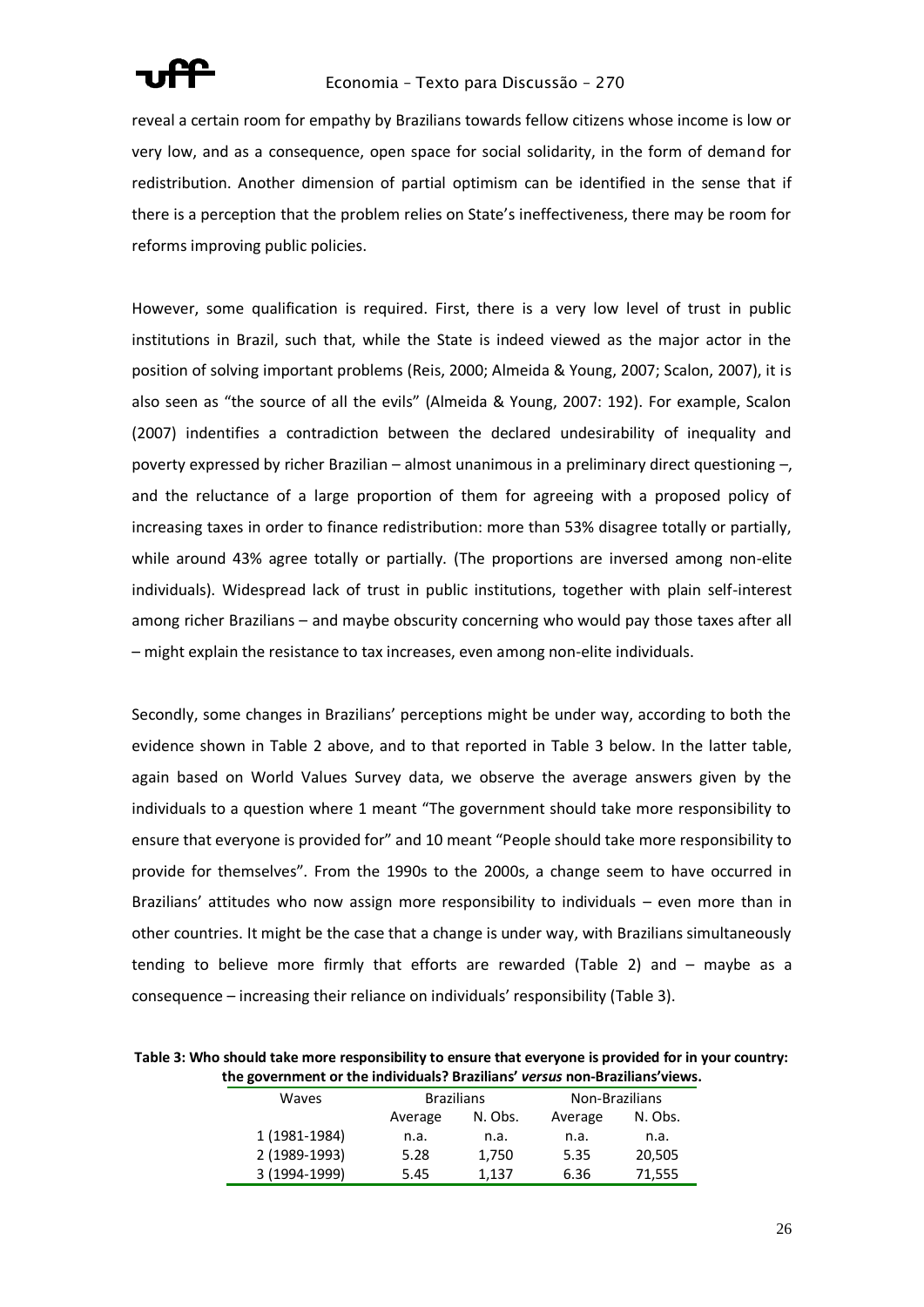

| 4 (1999-2004)                                                  | n.a. | n.a.  | 6.39 | 58,665 |  |
|----------------------------------------------------------------|------|-------|------|--------|--|
| 5 (2005-2007)                                                  | 6.69 | 1.488 | 6.22 | 79.048 |  |
| NB: A smaller average is associated with an assignment of more |      |       |      |        |  |
|                                                                |      |       |      |        |  |

*responsibility to the government (as opposed to individuals).*

Prepared by us taking World Values Survey database as a source. V120: Respondents choose a number ranging from 1 to 10, such that:

1 = "The government should take more responsibility to ensure that everyone is provided for" and

10 = "People should take more responsibility to provide for themselves".

IV. What normative criteria do Brazilians think *should* be used to determine remuneration? Criteria related to needs are somewhat more popular among Brazilians than those related to talent or effort, but both sets of criteria are reported to be important. Dissociating remuneration from work is not a consensual idea.

Scalon (2007) reports that the ISSP-1999 survey has asked how important (ranging from "extremely" to "not at all") should be, for determining individuals' remunerations, personal features such as: (a) their education and training level, (b) the fact that they exert a supervisory task, (c) the fact that they have a family and they need to make ends meet, (d) the presence of children in the household. While the richer Brazilians tend to assign slightly less weight to education and training as a normative determinant of remuneration than the remaining of the respondents, there are not important discrepancies between elite and nonelite responses, which all converge to high levels of approval of the four factors.<sup>15</sup> The options (c) and (d), which are related to needs, score slightly higher than the options (a) and (b), which are related to talent or effort.

The limited evidence discussed in the previous paragraph suggests that, given the importance of needs as an intuitive distributive justice criterion, there would be scope for extensive solidarity among Brazilians. However, talent and effort also emerge as extremely relevant normative criteria, confirming the general traits portrayed in Section 3, what might limit Brazilians' willingness to support generous redistributive policies.

<span id="page-26-0"></span>**Table 4: Acceptance of a dissociation between remuneration and work. Brazilians'** *versus* **non-Brazilians'views.**

| V51: Is it humiliating to receive money | <b>Brazilians</b> | Non-Brazilians     | Non-Brazilians |
|-----------------------------------------|-------------------|--------------------|----------------|
| without having to work for it?          | Wave 5 (2006)     | Wave 5 (2005-2007) | Waves 1 to 5   |

<sup>&</sup>lt;sup>15</sup> The proportion of elite and non-elite individuals who believe that (a) is important or extremely important is 77.4% and 80.1%, respectively. For the other items the rates are: (b) 74.8% and 74.1%; (c) 85.7% ad 85.3%, (d) 82.0% and 84.4%.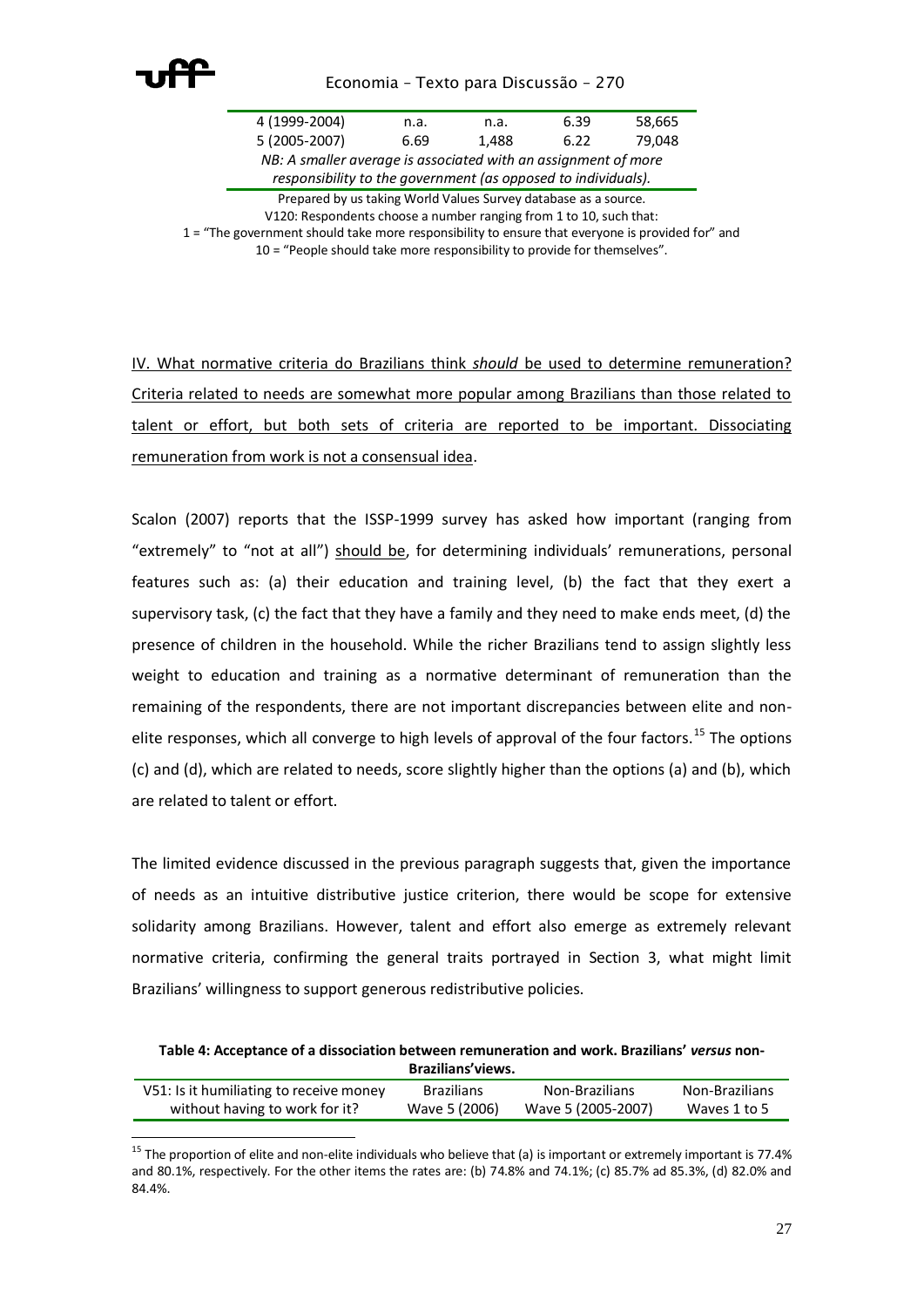| Strongly agree               | 22.32 | 26.00  | 26.94   |
|------------------------------|-------|--------|---------|
| Agree                        | 34.25 | 34.12  | 34.57   |
| Neither agree nor disagree   | 17.49 | 17.08  | 16.25   |
| <b>Disagree</b>              | 22.52 | 18.28  | 17.67   |
| Strongly disagree            | 3.42  | 4.52   | 4.57    |
| Agree + Strongly agree       | 56.57 | 60.12  | 61.51   |
| Disagree + Strongly disagree | 25.94 | 22.8   | 22.24   |
| Number of Respondents        | 1,492 | 64,435 | 102,261 |

Prepared by us taking World Values Survey database as a source.

We now turn to World Values Survey data to find some indication of whether Brazilians theoretically would accept dissociating income and work effort, and the judgment they make on people who do not work. That evidence is collected by means of answers given to two very direct questions, namely: "Is it humiliating to receive money without having to work for it?" [\(Table 4](#page-26-0)), and "People who don't work turn lazy" ([Table 5\)](#page-27-0). Such data are available for Brazil only for wave 5, which took place in 2006 in the country.

Results show that Brazilians are more acquiescent with dissociating income and work than non-Brazilians, although only by a few percentage points. When we sum the proportions of Brazilians who disagree with, strongly disagree with, or are indifferent to, the question's statement [\(Table 4\)](#page-26-0), we arrive at 43.43%, which is not a negligible figure, and not far from the majority threshold. That might suggest that Brazilians could in principle be relatively more supportive than their international counterparts to cash transfers schemes – like UBI – which do not rely on a 'workfare' rationale. Nonetheless Brazilians are very severe when they judge whether people who do not work "turn lazy" with an agreement rate of  $\frac{3}{4}$ , projecting erosion of support in the long-run for cash transfer programs, if there is a perception – accurate or not; that is irrelevant here – that many beneficiaries do not work as much as they should.

<span id="page-27-0"></span>

| Table 5: Judgement of people who do not work. Brazilians' versus non-Brazilians'views. |                   |                    |                |  |
|----------------------------------------------------------------------------------------|-------------------|--------------------|----------------|--|
| V52: People who don't work turn lazy?                                                  | <b>Brazilians</b> | Non-Brazilians     | Non-Brazilians |  |
|                                                                                        | Wave 5 (2006)     | Wave 5 (2005-2007) | Waves 1 to 5   |  |
| Strongly agree                                                                         | 27.71             | 34.11              | 33.15          |  |
| Agree                                                                                  | 46.39             | 39.32              | 39.67          |  |
| Neither agree nor disagree                                                             | 2.56              | 3.00               | 3.08           |  |
| <b>Disagree</b>                                                                        | 9.84              | 12.00              | 11.85          |  |
| Strongly disagree                                                                      | 13.49             | 11.57              | 12.24          |  |
| Agree + Strongly agree                                                                 | 74.10             | 73.82              | 72.82          |  |
| Disagree + Strongly disagree                                                           | 23.33             | 23.57              | 24.09          |  |
| Number of Respondents                                                                  | 1,483             | 63,330             | 101,241        |  |

Prepared by us taking World Values Survey database as a source.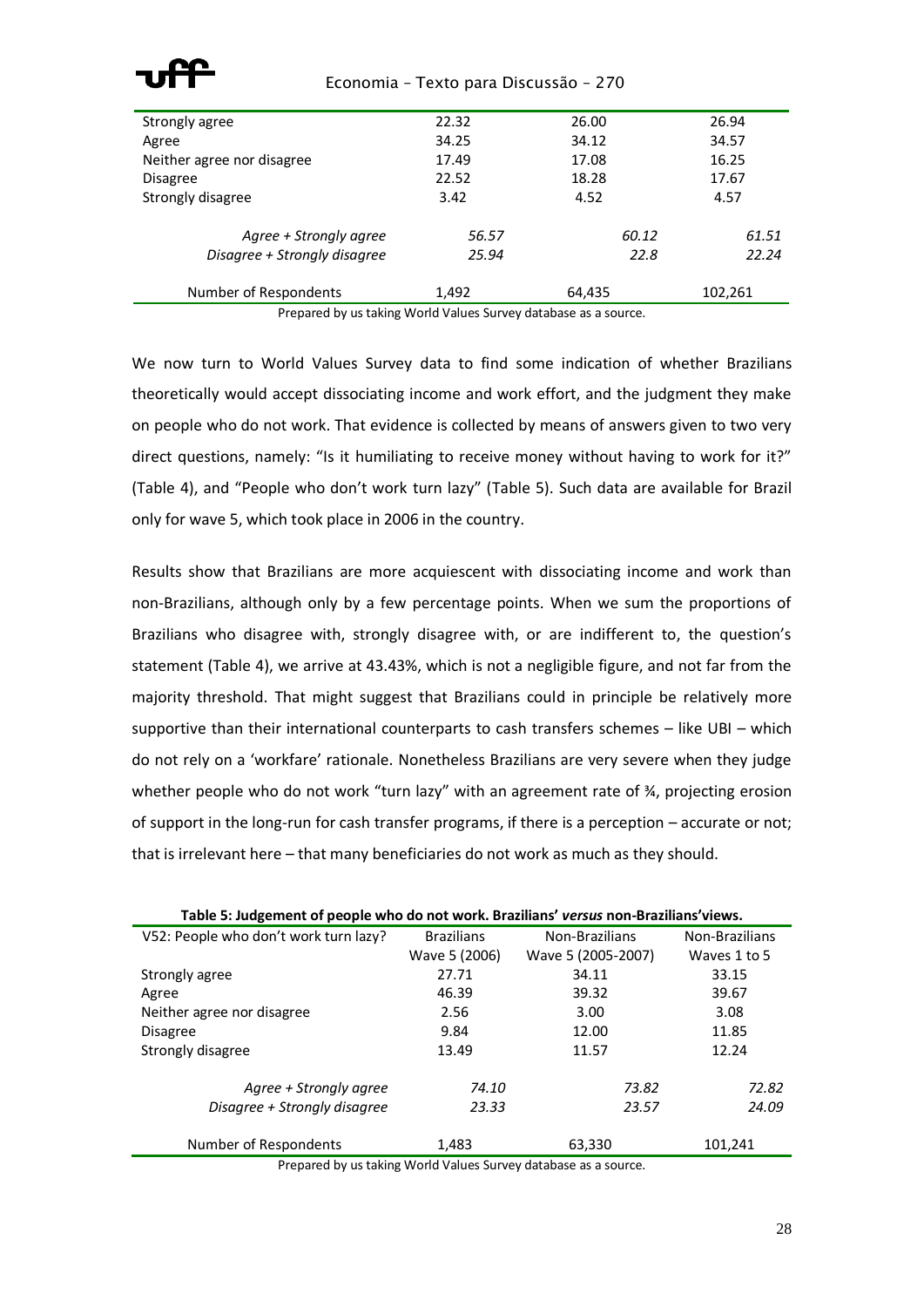

We end up this section by examining Brazilians' perception of BFP, in order to confront some of the conjectures regarding Brazilians' attitude towards redistributive policies built up in the previous pages with their views on a concrete redistributive program.

# V. What is Brazilians' perception of the BFP, one the most important redistributive program in the Brazil? They are greatly favorable, but address critiques on moral and incentive grounds.

Castro et al. (2009) have investigated the perception Brazilians had about the BFP in 2008. The authors have asked a great number of questions to a representative sample of the Brazilian population about their opinion on different aspects of the BFP.<sup>16</sup> Although the results vary according to characteristics of the respondents (cf. age, skin color, region of residence and so on), the overall picture is one of *widespread endorsement of the program*: in each of the country's regions, at least 2/3 of the people consider that the program "mostly brings good things to the country", with an overall approval rate of 72%. Other questions included whether BFP helps: fighting poverty, keeping children in schools, improving children's education, fighting child labor, improving children's and pregnant women's health. For all of them, the rate of agreement is always above 2/3. Very importantly, people who are acquainted to at least one beneficiary are substantially more enthusiastic about the program than individuals who are not acquainted to any beneficiary  $-$  giving credit to the hypothesis that perceived social distance matters.

A qualitative research had also been conducted previously with focal groups, in order to identify the main critiques towards BFP, which are as follows: (a) disapproval of the very principle of transferring money to people who should instead learn how to earn it by themselves, (b) fear of frauds to means-tests and to conditionality checks, and (c) fear that the program might provide incentives to fertility. All these critiques have been confirmed in the survey. More than 80% of the respondents believe that the BFP benefit people who are not in need of the transfers; around 2/3 agree that the program makes people lazier, preferring not to supply labor; 56% agree that the program makes people want to have more children; and 45% of them show concern regarding all the three issues simultaneously.

 $\overline{a}$ 

 $16$  Details about the survey design and results can be found in the cited article.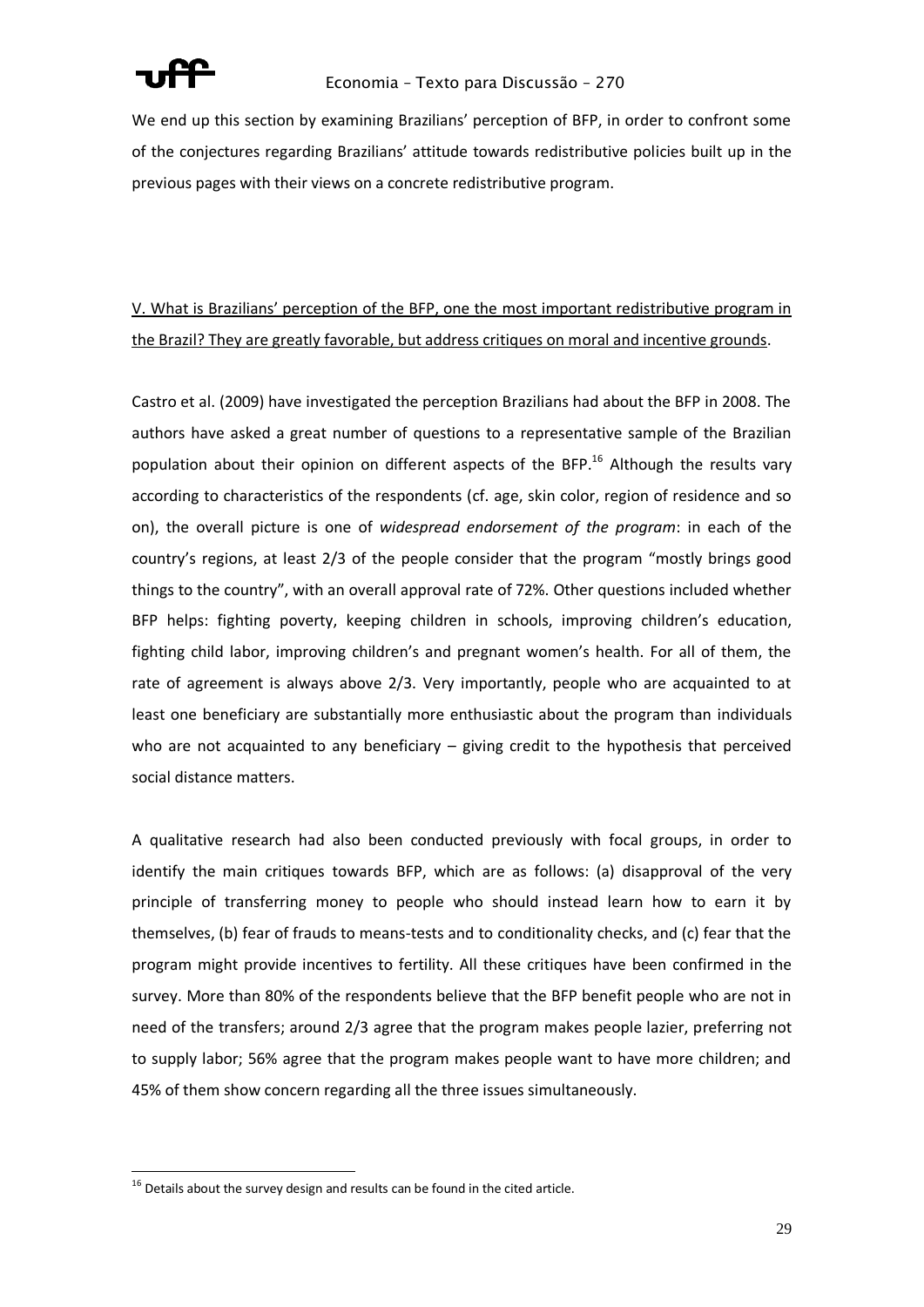

\*\*\*

Summing up this section, we would say that Brazilians are more comfortable with high levels of inequality and poverty than would be expected. The explanations might involve habit, the lack of concrete significance of abstract concepts like 'income inequality' and 'poverty', or misperceptions of the reality. The latter hypothesis finds strong support in the available evidence – which is, however, scarce. When required to point out the causes of inequality and poverty in the country, Brazilians tend to blame the "ineffectiveness of the State", and only in a limited extent to attribute them to individuals' choices and actions, what could suggest a predisposition to express solidarity and to favor redistribution. However, such view might be evolving in recent years towards a more individualistic and effort-centered view. In addition, while such predisposition to express solidarity is partly confirmed when we observe Brazilians' normative determinants of remuneration, in which needs-related criteria are the most salient, effort-related criteria are also widely endorsed. Dissociating remuneration from work is not a consensual idea, but is not strongly rejected. Finally, Brazilians are overwhelmingly favorable to one of the most important redistributive programs in Brazil BFP, but address critiques on moral and incentive grounds.

# **5. Conclusions: what are the prospects for a smooth transition from the "Bolsa Familia Program" to "Universal Basic Income" in Brazil?**

Based on results from experimental economics and from research collecting opinions on distributive justice we have attempted to understand whether Brazilians would be willing to support a transition from BFP to UBI, given their current "widely held moral sentiments", their beliefs, and their perceptions.

The reasons for pessimism among UBI advocates encompass Brazilians' conformism: why would people favor an intricate and somewhat counterintuitive redistributive policy such as UBI in the first place if they do not even think that inequality and poverty are that much worrying? If such conformism happens mainly because of a misperception of Brazil's income distribution parameters, an important task for researchers is to play an informative role. Moreover, just like their international counterparts, Brazilians are not willing to redistribute income without certifying *ex ante* that the causes of misfortunes are 'acceptable', and checking *ex post* that recipients do not change 'inappropriately' their behavior. Those may be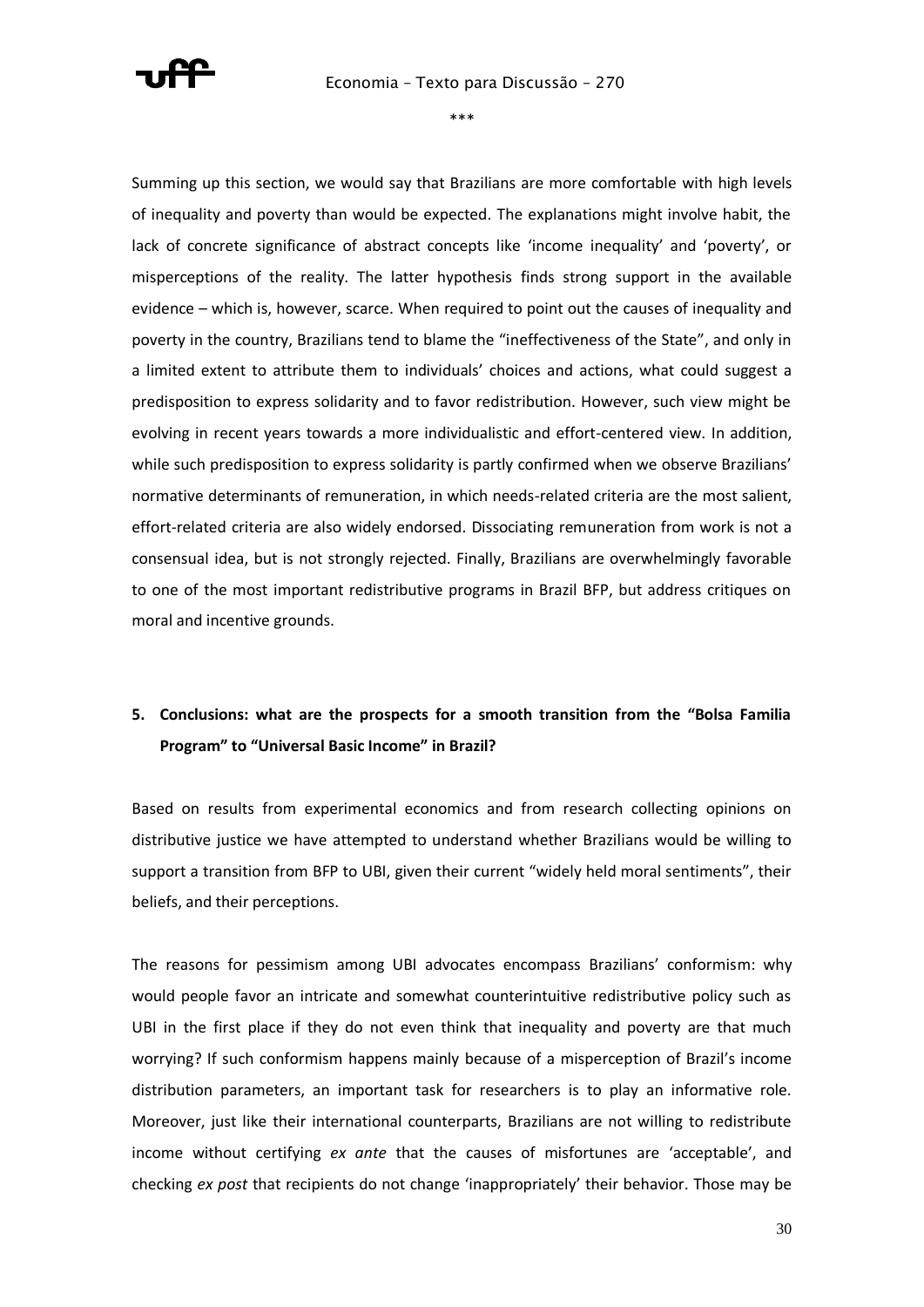

sources of strong opposition to a UBI program, especially given the importance of 'effort' as a distributive principle among Brazilians. Particularly important for UBI discussions, endorsement of the idea of dissociating remuneration from work is not prevalent among Brazilians. This casts doubts on the possibility of eventually reaching UBI as a series of gradual transformations to BFP: doing so would gradually relaxing the eligibility criteria up to a crucial point which would involve a deep change in the nature of redistribution (from means-tested to universal), and Brazilians might not be ready to climb that final step, at least in the short-run. Additionally, Brazilians' values might be evolving in recent years towards a more individualistic and effort-centered view. Finally, in spite of the substantial current support to BFP, the main critiques are rooted on moral and incentive grounds. Altogether, the prospects of an intuitive and spontaneous endorsement of UBI scheme seem to be rather meager.

Having said that, Brazilians think about distributional issues (and possibly behave towards them) in ways which are not dissimilar to what we have found in our reading of the international evidence: just like non-Brazilians, Brazilians are prone to show some degree of solidarity and to demand redistribution. Possibly attenuated in recent years, but still powerful is a somewhat distinguishing feature of Brazilians: they blame the State for individuals' misfortunes and not the individuals themselves, suggesting a reasonable predisposition to support redistributive policies. In addition to that, such predisposition is partly confirmed by the saliency of needs-related normative criteria regarding the determinants of remuneration. Importantly, with regards to dissociating remuneration from work – a central feature of the UBI proposal – while such idea is not consensual among Brazilians, its rejection rate is not very far from the majority threshold, and the dissociating idea is not as much rejected in Brazil as in other countries. Moreover it may be the case that people are reluctant with regards to dissociating income and work, not because of an intrinsic and inevitable rejection of that dissociation, but rather because of *status quo* bias, given the long-standing prevalence of the rule 'income against effort' in our societies, including Brazil.

Paraphrasing Bowles & Gintis' (1998) citation in this paper's first page, some moral rules cannot be imposed upon individuals in any stable manner. Now while preferences are not easily shapeable and certainly do not change abruptly, they do evolve over time. For example, the BFP did not exist 10 years ago and now seems to be supported by a considerable majority of Brazilians, contradicting pessimistic predictions. Moreover such support is much higher among those who are acquainted to a beneficiary. This is a very important piece of information for UBI proponents: if UBI actually turned true in Brazil, everybody would not only know many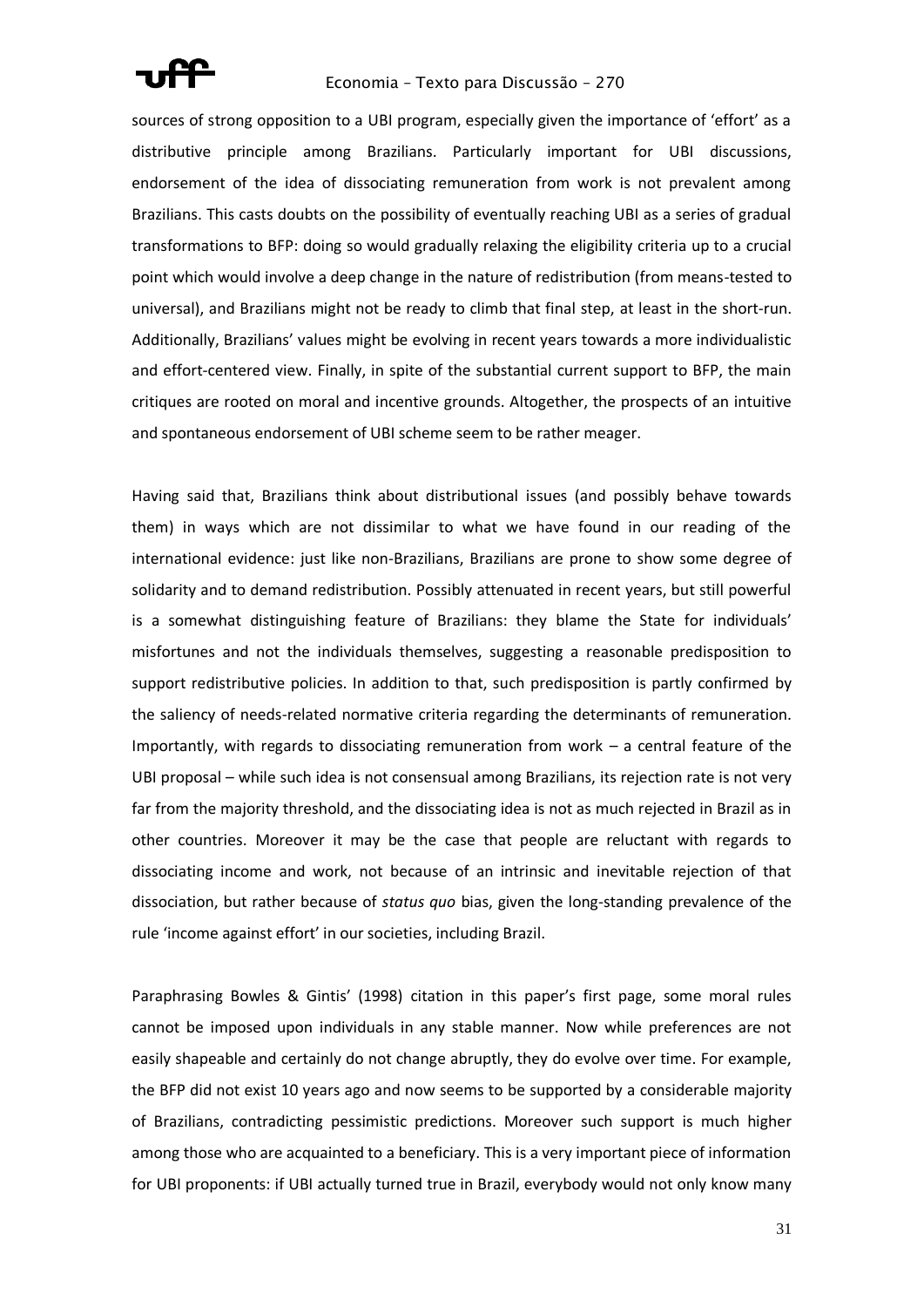

beneficiaries, but also be one of them. Resistance to UBI would probably be reduced after it has been implemented, as it happens with the existing annual unconditional grant in Alaska.

The challenge for advocates of the Universal Basic Income in Brazil and elsewhere is then, subject to the behavioral and perceptional constraints brought up here, to find the appropriate instruments and strategies *aimed at persuading the average person* that UBI is indeed a fair and wise policy. A remarkable challenge.